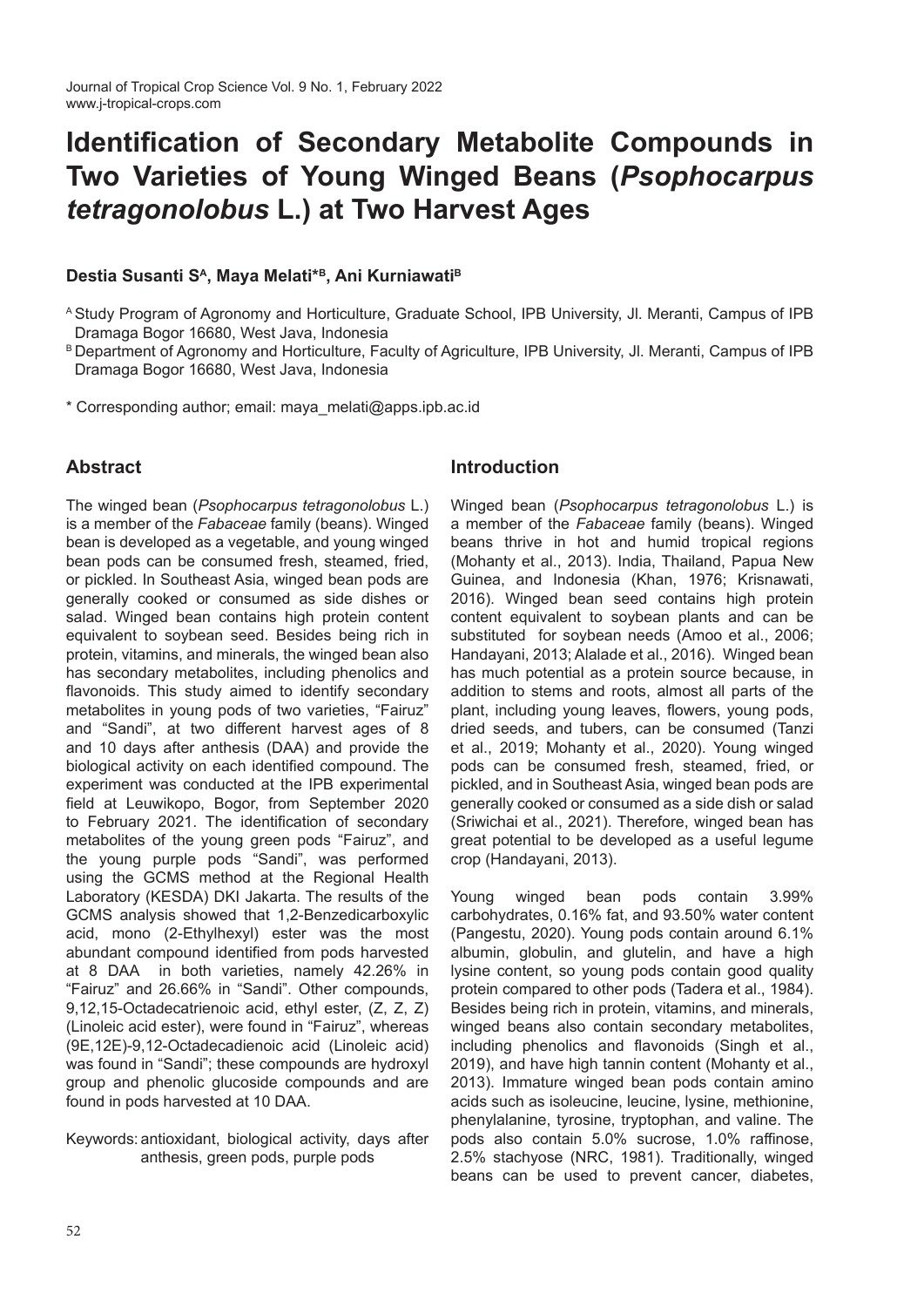asthma, muscle weakness, overcome migraines, eye diseases, and strengthen the immune system (Singh et al., 2019). The total antioxidant capacity ranges from 1,278 to 1,806 mg AsA/g so winged beans can serve as a good source of antioxidants for humans and animals (Olaiya et al., 2018).

From the many chemical components ingredients in winged bean, studies related to the complete profile of secondary metabolites is not widely known, particularly of the newly developed varieties. Therefore, this study was carried out to investigate the secondary metabolites' profile in young pods of the winged beans. Gas Chromatography-Mass Spectrophotometry (GCMS) was used to analyze the range of secondary metabolites in winged beans. GCMS is one of the best techniques for identifying the constituents of volatiles, long-chain, hydrocarbons, branched-chain, alcohols, acids, and esters (Sermakkani dan Thangapandian, 2012). GCMS has successfully identified the bioactive compounds present in many plant species (Karthikeyan et al., 2019).

There are two new varieties of winged beans, namely "Fairuz" (green pods) and "Sandi" (purple pods). The color difference can indicate the difference in the phytochemical compounds contained in the pods. The phytochemical compounds can also be different from pods harvested at various ages. This study aims to identify phytochemical compounds in young pods of winged bean and compare the results between the two harvest ages 8 and 10 days after anthesis (DAA).

# **Material and Methods**

## *Experimental Site and Materials*

The experiment was conducted at the IPB experimental field Leuwikopo, Bogor, West Java, Indonesia, from September 2020 to February 2021. The analysis of secondary metabolites in winged bean pods was conducted at the Regional Health Laboratory (KESDA), DKI Jakarta.

Two winged bean varieties were used to identify the secondary metabolites in young pods, namely "Fairuz" (green pod) and "Sandi" (purple pod). The young pods were harvested 8 or 10 days after anthesis (DAA).

#### *Sample Preparation*

Sample preparation was carried out before injecting test substances into each tool. Samples were dried in an oven at 60°C for approximately 3 hours or

#### completely dry.

#### *Sample Extraction*

The dried samples were mashed using a blender and then macerated with methanol for 5x 24hours. Each macerated sample was then put into a 10 ml tube using a pipette and dried for 1 hour at 60°C. After drying, it was dissolved with the remaining 200 μl of the macerated extract, followed by chemical analysis using a Gas Chromatography-Mass Spectrometer (GCMS).

#### *Analysis of Secondary Metabolites using GCMS*

The analysis procedure conducted by the Regional Health Laboratory followed the Research Institute for Spices and Medicinal Plants method (Utami et al., 2017). The GCMS was used to analyze the content of secondary metabolites in the Agilent 7890 gas chromatography technology with automatic sampling and 5975 mass selective detectors and data systems. A total of 5 μl samples of young winged pods was injected into the GCMS, which has a capillary column size of HP Ultra 2 with a length of 30 m x 0.20 mm x 0.11 m film thickness. The oven temperature was set at an initial temperature of 80°C, then rose at 3°C/ min to 150°C, held for 1 minute, and finally increased 20°C/min to 280°C and held for 26 minutes. The injection temperature was 250°C, the ion source temperature was 230°C, the interface temperature was 280°C, and the quadrupole temperature was 140°C. Helium gas was used as the carrier gas at a constant flow rate of 1.2 mL/min (8:1 split).

# **Result and Discussion**

GCMS had successfully identified the secondary metabolites or phytochemicals of the winged bean pods (Figure 1, 2). Thirteen (13) 13 different compounds were identified in "Fairuz" harvested at 8 and 10 DAA, and 17 and 15 compounds identified in "Sandi" harvested at 8 and 10 DAA, respectively.

Identification of the secondary metabolites was confirmed based on the peak area, retention time (RT), and molecular formula. The retention time depends on the molecular weight of the compounds; our samples had the retention times of 20-30 minutes. In "Fairuz" harvested at 8 DAA, the first compound with a lower retention time was Hexadecanoic Acid, Ethyl Ester (27.831 minutes). In contrast, the last phytochemical compound identified that required the longest retention time was gamma-Sitosterol (37.084 minutes). Pods harvested at 10 DAA had the lowest retention time was tetradecanoic acid (27.162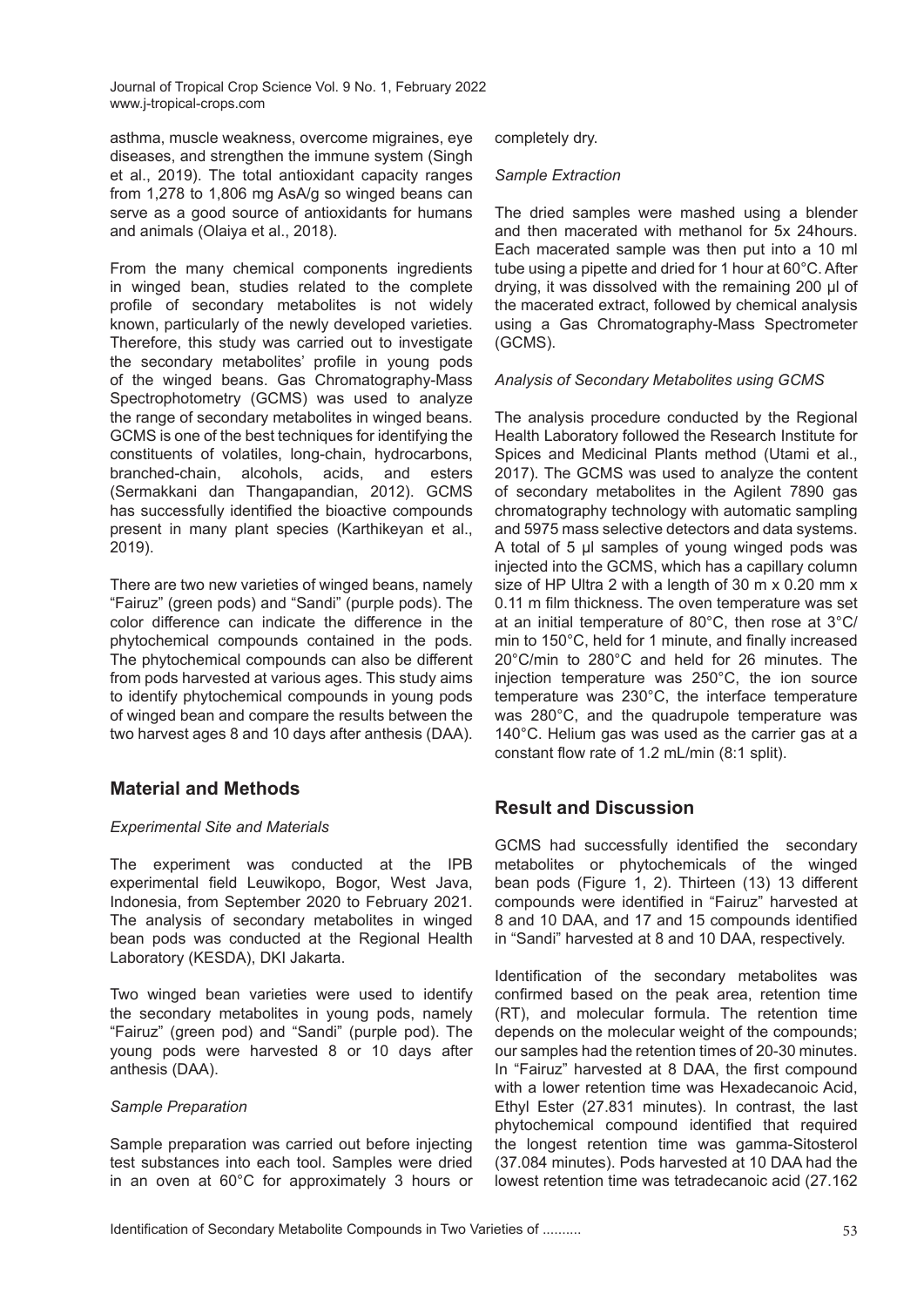

Figure 1. Chromatography of GCMS on young green pods ("Fairuz") harvested at Figure 1. Chromatography of GCMS on young green pods ("Fairuz") harvested at 8 days (A) and 10 days (B) 8 days (A) and 10 days (B) and 10 days (B) after an operator and 10 days (B) after an operator and 10 days (B) after an operator  $\sim$ after anthesis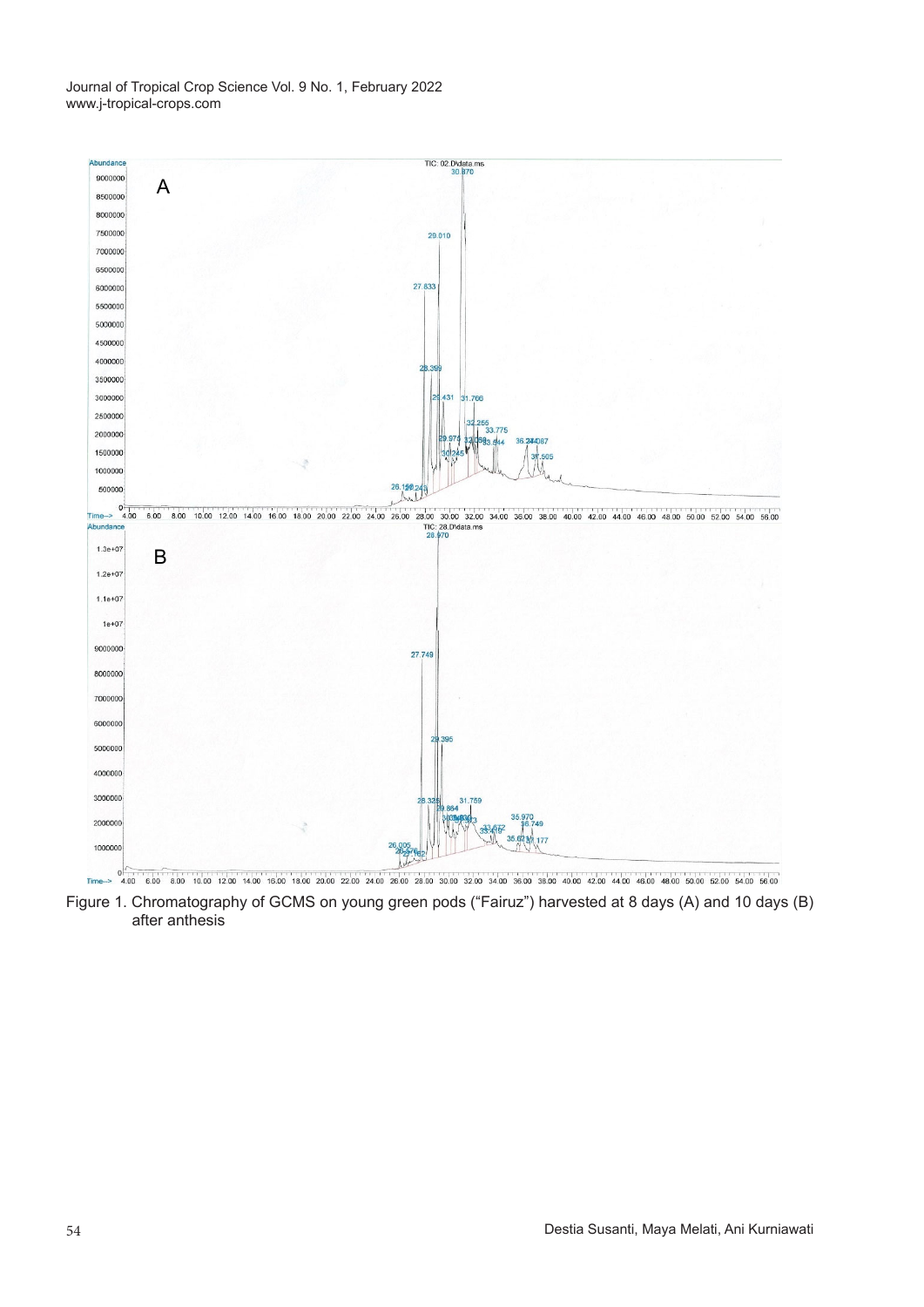

Figure 2. Chromatography of GCMS on young purple pods ("Sandi") has 8 days ("Sandi") harvested at 8 days ("Sandi") harvested at 8 days ("Sandi") harvested at 8 days ("Sandi") harvested at 8 days ("Sandi") harvested at 8 da Figure 2. Chromatography of GCMS on young purple pods ("Sandi") harvested at 8 days (A) and 10 days (B) after anthesis.

minutes), while the phytochemical compound that The phytoch required the longest retention time was Pyrene, hexadecahydro- (37.174 minutes) (Table 1).

In "Sandi" harvested at 8 DAA, the secondary metabolite compound identified with the shortest retention time was Hexadecanoic Acid, Ethyl Ester (27.845 minutes). In contrast, the phytochemical compound identified with the most prolonged retention was gamma-sitosterol (37.250 minutes). In "Sandi" pods harvested at 10 DAA, 2,5-Furandione (3.794 minutes) had the lowest retention time, while stigmasterol (35.809 minutes) was the longest retention time (Table 2).

The phytochemical compounds identified in "Fairuz" and "Sandi" from two harvest dates have biological activity. Therefore, "Fairuz" and "Sandi" are rich sources of secondary metabolites with biological activities (Konovalova et al., 2013).

Two phytochemical compounds were identified in "Fairuz" harvested at 8 DAA with the highest content of >10% (Table 3). The first was 1,2-Benzenedicarboxylic acid, mono(2-Ethylhexyl) ester (42.26%), a phthalate group chemical. This compound has antifungal, anticancer, immunomodulatory, and antimicrobial activity (Ezhilan dan Neelamegam, 2012; Save et al., 2015; Prawanayoni dan Sudirga, 2020). The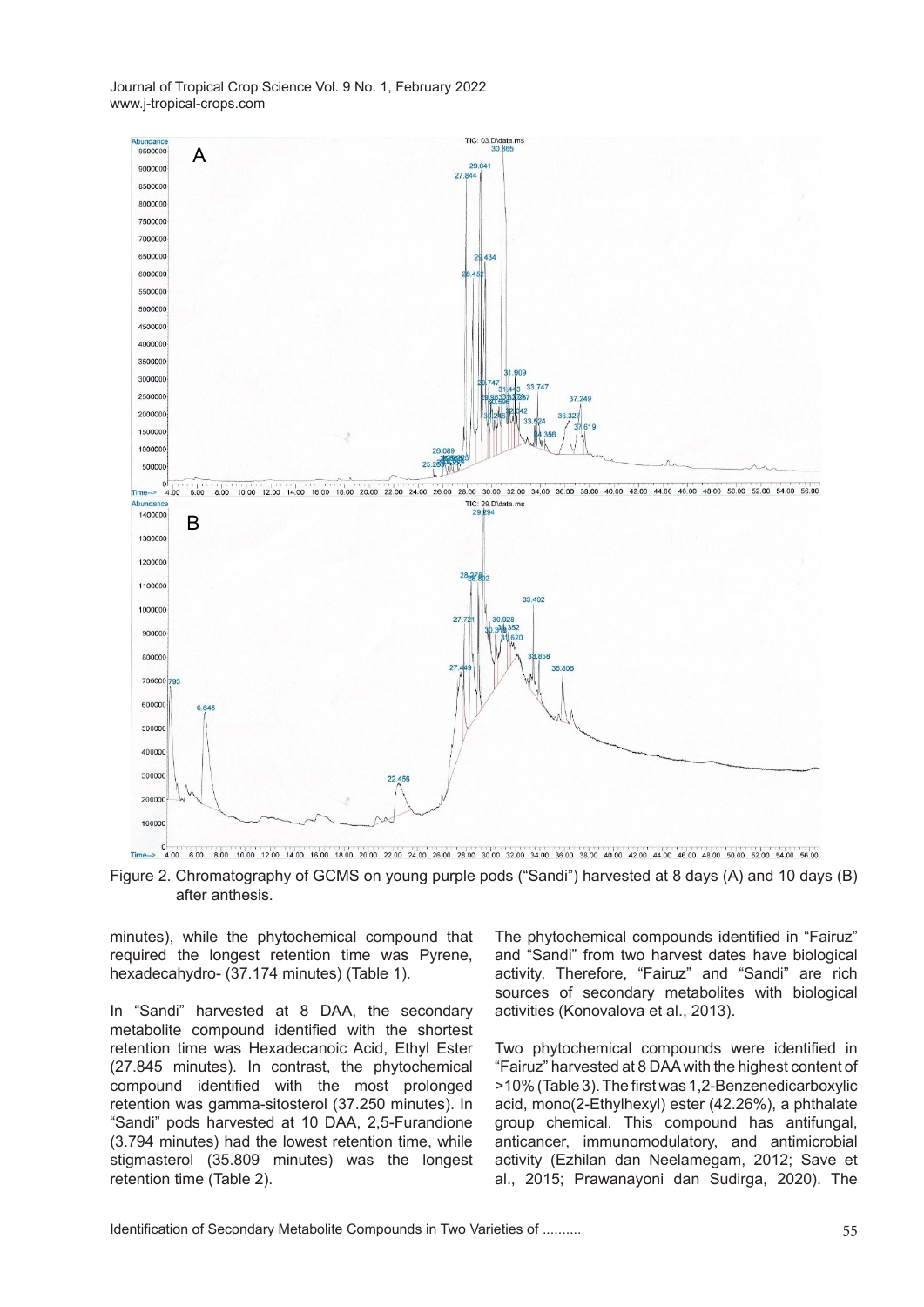Table 1. Secondary metabolites identified in "Fairuz" harvested at 8 and 10 days after anthesis (DAA) with an abundance >1%  $\overline{a}$ 

|                  |                                                            |                      | Molecular      | 8 DAA*    |                          | 10 DAA*   |        |
|------------------|------------------------------------------------------------|----------------------|----------------|-----------|--------------------------|-----------|--------|
| No.              | Compound                                                   | Molecular<br>formula | weight         | Retention | Peak                     | Retention | Peak   |
|                  |                                                            |                      | $(g.mol^{-1})$ | time      | area %                   | time      | area % |
| $\mathbf{1}$     | <b>TETRADECANOIC ACID</b>                                  | $C_{14}H_{28}O_2$    | 228.37         |           |                          | 27.162    | 1.33   |
| $\overline{2}$   | HEXADECANOIC ACID,<br><b>ETHYL ESTER</b>                   | $C_{18}H_{36}O_2$    | 284.5          | 27.831    | 3.97                     | 27.748    | 5.13   |
| 3                | <b>HEXADECANOIC ACID</b>                                   | $C_{16}H_{32}O_2$    | 256.42         |           | $\overline{\phantom{a}}$ | 28.327    | 6.05   |
| 4                | n-Hexadecanoic acid                                        | $C_{16}H_{32}O_2$    | 256.42         | 28.396    | 7.46                     |           |        |
| 5                | 9,12,15-Octadecatrienoic acid,<br>ethyl ester, (Z,Z,Z)     | $C_{20}H_{34}O_2$    | 306.5          |           | ÷,                       | 28.968    | 27.53  |
| 6                | ETHYL (9Z, 12Z, 15Z)-9, 12, 15<br><b>OCTADECATRIENOATE</b> | $C_{20}H_{34}O_2$    | 306.5          | 29.010    | 13.69                    |           |        |
| $\overline{7}$   | (9E, 12E)-9, 12-<br>OCTADECADIENOIC ACID                   | $C_{18}H_{32}O_2$    | 280.4          | 29.430    | 9.78                     | 29.396    | 14.30  |
| 8                | 9,12-Octadecadienoic acid<br>$(Z,Z)$ -                     | $C_{18}H_{32}O_2$    | 280.4          |           |                          | 29.865    | 5.38   |
| $\boldsymbol{9}$ | 14-METHYL-8-HEXADECYL-<br>$1-OL$                           | $C_{17}H_{32}O$      | 252.4          | 29.975    | 2.87                     |           |        |
| 10               | (R)-(-)-(Z)-14-Methyl-8-<br>hexadecen-1-ol                 | $C_{17}H_{34}O$      | 254.5          | 30.244    | 1.58                     |           |        |
| 11               | (9E, 12E)-9, 12-<br>OCTADECADIENOYL<br><b>CHLORIDE</b>     | $C_{18}H_{31}CLO$    | 298.9          |           |                          | 30.348    | 3.35   |
| 12               | 1,2-Benzenedicarboxylic acid,<br>mono(2-Ethylhexyl) ester  | $C_{16}H_{22}O_4$    | 278.35         | 30.872    | 42.26                    |           |        |
| 13               | [(DIMETHYLSILYL)METHYL]<br>(DIMETHYL)<br><b>SILANE</b>     | $C_5H_{14}Si_2$      | 130.33         |           |                          | 30.927    | 9.27   |
| 14               | 2-CHLOROETHYL (9Z,12Z)-<br>9,12-OCTADECADIENOATE           | $C_{20}H_{35}ClO_2$  | 342.9          |           | -                        | 31.375    | 2.49   |
| 15               | Geranylgeraniol                                            | $C_{20}H_{34}O$      | 290.5          |           |                          | 31.761    | 12.98  |
| 16               | i-Propyl 9,12-<br>octadecenadienoate                       | $C_{21}H_{38}O_2$    | 322.5          | 31.768    | 5.39                     |           |        |
| 17               | Z,Z-10,12-Hexadecadien-1-ol<br>acetate                     | $C_{18}H_{32}O_2$    | 2804           | 32.058    | 1.52                     |           |        |
| 18               | PENTACOSANE                                                | $C_{25}H_{52}$       | 352.7          | 32.258    | 1.63                     |           |        |
| 19               | .gamma.-Tocopherol                                         | $C_{28}H_{48}O_2$    | 416.7          | 33.775    | 1.83                     |           |        |
| 20               | Stigmasterol                                               | $C_{29}H_{48}O$      | 412.7          | 36.243    | 3.99                     | 35.967    | 3.99   |
| 21               | .gamma.-Sitosterol                                         | $C_{29}H_{50}O$      | 414.7          | 37.084    | 2.36                     | 36.746    | 3.18   |
| 22               | Pyrene, hexadecahydro-                                     | $C_{16}H_{26}$       | 218.38         |           | ۰                        | 37.174    | 1.10   |

Note: \*DAA= days after anthesis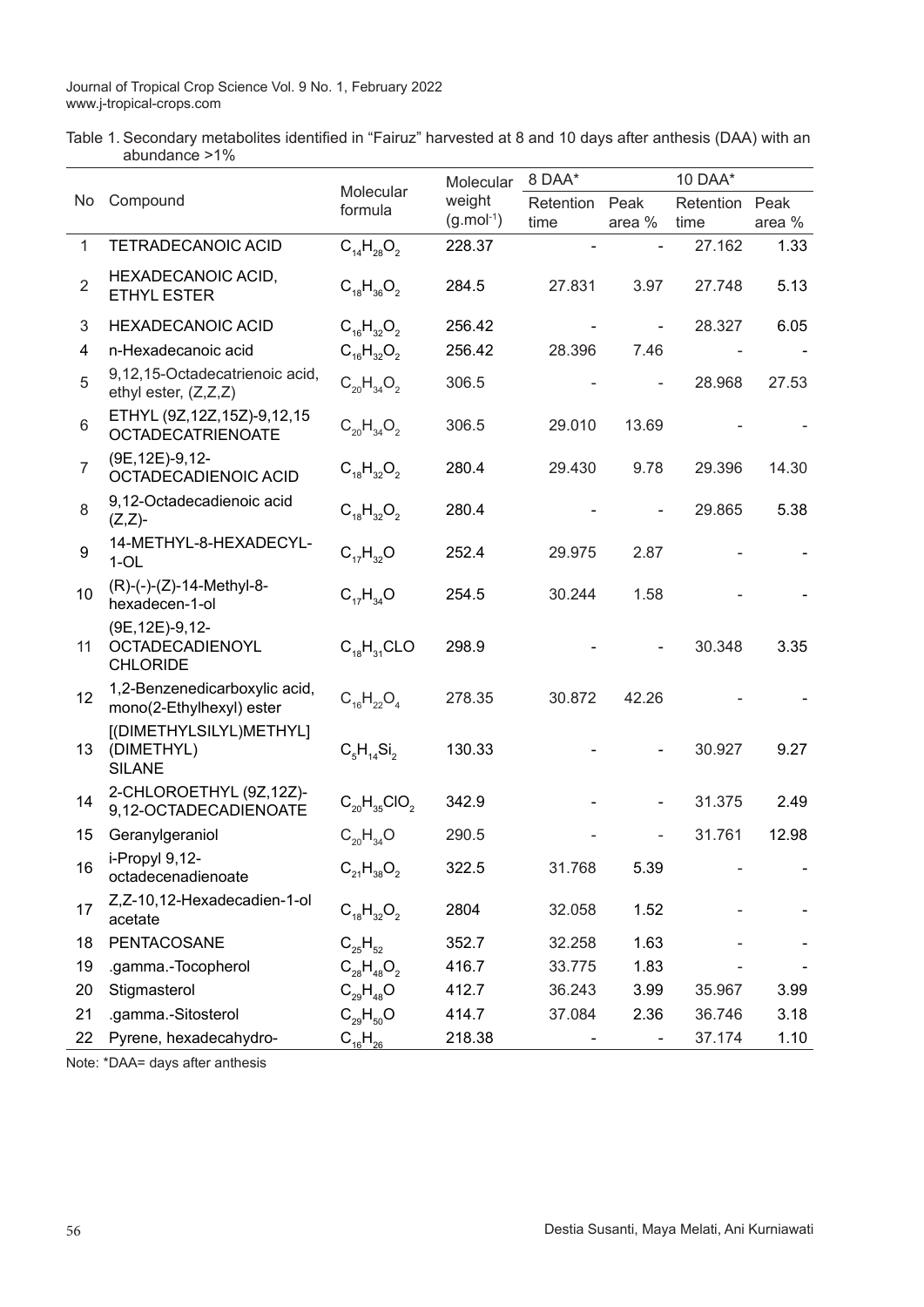Table 2. Secondary metabolites identified in winged bean "Sandi" harvested at 8 and 10 days after anthesis (DAA) with an abundance >1%

|                |                                                                                    |                        |                                    | 8 DAA*            |                          | 10 DAA*           |                               |
|----------------|------------------------------------------------------------------------------------|------------------------|------------------------------------|-------------------|--------------------------|-------------------|-------------------------------|
| No             | Compound                                                                           | Molecular<br>formula   | Molecular<br>weight<br>$(g.mol-1)$ | Retention<br>time | Peak<br>area<br>$\%$     | Retention<br>time | Peak<br>area<br>$\frac{0}{0}$ |
| $\mathbf{1}$   | 2,5-FURANDIONE                                                                     |                        |                                    | -                 | $\overline{\phantom{0}}$ | 3.794             | 9.60                          |
| $\overline{c}$ | 2,3-DIHYDRO-3,5-DIHYDROXY-6-<br>METHYL-4H-PYRAN-4-ONE                              | $C_6H_8O_4$            | 144.12                             |                   |                          | 6.642             | 13.97                         |
| 3              | 1H-Imidazole-4-carboxamide,<br>5-amino- \$\$ Imidazole-4-<br>carboxamide, 5-amino- | $C_4H_6N_4O$           | 126.12                             |                   |                          | 22.459            | 6.50                          |
| 4              | .alpha.-D-Glucopyranoside, methyl                                                  | $C_7H_{14}O_6$         | 194.18                             |                   |                          | 27.452            | 13.77                         |
| 5              | HEXADECANOIC ACID, ETHYL<br><b>ESTER</b>                                           | $C_{18}H_{36}O_2$      | 284.5                              | 27.845            | 7.82                     | 27.721            | 2.22                          |
| 6              | n-Hexadecanoic acid                                                                | $C_{16}H_{32}O_2$      | 256.42                             |                   |                          | 28.279            | 9.92                          |
| $\overline{7}$ | <b>HEXADECANOIC ACID</b>                                                           | $C_{16}H_{32}O_2$      | 256.42                             | 28.451            | 7.91                     |                   |                               |
| 8              | ETHYL (9Z, 12Z, 15Z)-9, 12, 15-<br><b>OCTADECATRIENOATE</b>                        | $C_{20}H_{34}O_2$      | 306.5                              |                   |                          | 28.893            | 3.92                          |
| 9              | Linoleic acid ethyl ester                                                          | $C_{18}H_{32}O_2$      | 280.4                              | 29.038            | 15.30                    |                   |                               |
| 10             | (9E,12E)-9,12-OCTADECADIENOIC<br><b>ACID</b>                                       | $C_{18}H_{32}O_2$      | 280.4                              | 29.437            | 11.57                    | 29.293            | 20.02                         |
| 11             | 1,2-ETHYLENEDIAMINE, N,N-<br>DIMETHYL-N'-2-PYRIDINYL-N'-(2<br>PHENYLMETHYL)-       | $C_{14}H_{20}CIN_{3}S$ | 297.8                              | 29.748            | 1.83                     |                   |                               |
| 12             | (9E,12E)-9,12-OCTADECADIENOIC<br><b>ACID</b>                                       | $C_{18}H_{32}O_2$      | 280.4                              | 29.982            | 2.94                     |                   |                               |
| 13             | E,E-10,12-Hexadecadien-1-ol<br>acetate                                             | $C_{18}H_{32}O_2$      | 280.4                              | 30.244            | 1.66                     |                   |                               |
| 14             | 2-Dodecen-1-yl(-)succinic anhydride                                                | $C_{16}H_{26}O_3$      | 266.38                             |                   |                          | 30.313            | 2.57                          |
| 15             | 10-Undecen-1-al, 2-methyl-                                                         | $C_{12}H_{22}O$        | 182.30                             | 30.596            | 2.81                     |                   |                               |
| 16             | 1,2 Benzenedicarboxylic acid,<br>mono(2-Ethylhexyl) ester                          | $C_{16}H_{22}O_4$      | 278.35                             | 30.865            | 26.66                    |                   |                               |
| 17             | 4-(4-ETHYLCYCLOHEXYL)-1-<br>PENTYL-1-CYCLOHEXENE                                   | $C_{19}H_{34}$         | 262.5                              |                   |                          | 30.927            | 7.32                          |
| 18             | 4-(4-ETHYLCYCLOHEXYL)-1-<br>PENTYL-1-CYCLOHEXENE                                   | $C_{19}H_{34}$         | 262.5                              |                   | $\overline{\phantom{0}}$ | 31.354            | 1.51                          |
| 19             | 9,12-Octadecadienoic acid (Z,Z)-                                                   | $C_{18}H_{32}O_2$      | 280.4                              | 31.444            | 2.02                     |                   |                               |
| 20             | 14-HYDROXY-20-OXOPREGNAN-<br>3-YL ACETATE                                          |                        |                                    |                   | $\blacksquare$           | 31.623            | 1.80                          |
| 21             | Ethyl tetracosanoate                                                               | $C_{26}H_{52}O_2$      | 396.7                              | 31.782            | 1.55                     |                   |                               |
| 22             | Squalene                                                                           | $C_{30}H_{50}$         | 410.7                              | 31.906            | 1.10                     |                   |                               |
| 23             | 1-CINNAMYL-3-METHYLINDOLE-<br>2-CARBALDEHYDE                                       | $C_{10}H_{0}NO$        | 159.18                             | 32.044            | 1.19                     |                   |                               |
| 24             | <b>ICOSANE</b>                                                                     | $C_{20}H_{42}$         | 282.5                              | 32.237            | 1.19                     |                   |                               |
| 25             | Stigmasterol tosylate                                                              | $C_{36}H_{54}O_3S$     | 566.9                              |                   |                          | 33.402            | 3.05                          |
| 26             | .gamma.-Tocopherol                                                                 | $C_{28}H_{48}O_2$      | 416.7                              | 33.747            | 2.12                     |                   |                               |
| 27             | STIGMAST-5-EN-3-OL                                                                 | $C_{29}H_{50}O$        | 414.7                              |                   | Ξ.                       | 33.875            | 1.41                          |
| 28             | Stigmasterol                                                                       | $C_{29}H_{48}O$        | 412.7                              | 36.326            | 4.72                     | 35.809            | 2.43                          |
| 29             | .gamma.-Sitosterol                                                                 | $C_{29}H_{50}O$        | 414.7                              | 37.250            | 4.56                     | ۰                 |                               |

Note: \*DAA= days after anthesis

Identification of Secondary Metabolite Compounds in Two Varieties of ..........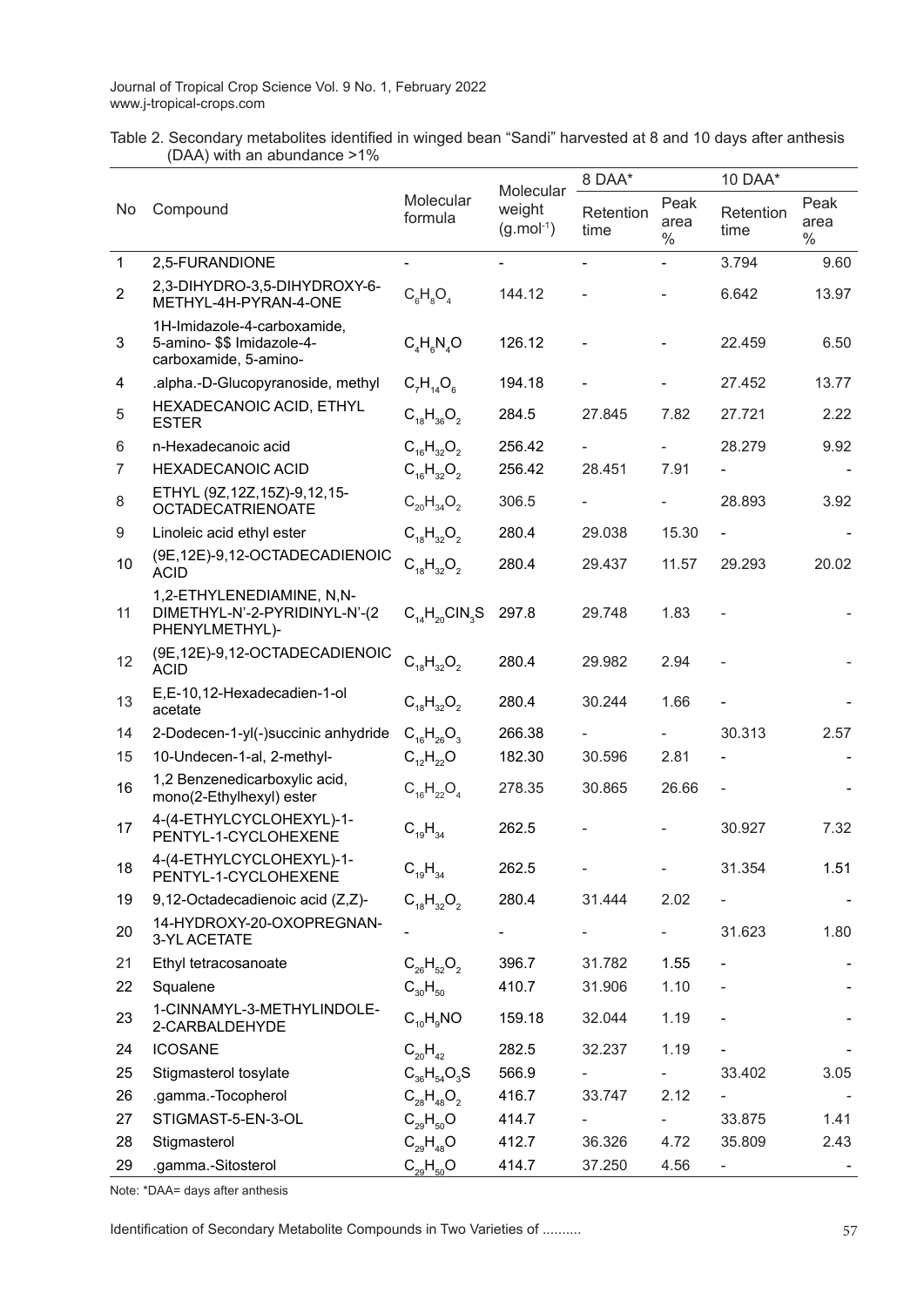second compound is Ethyl (9Z, 12Z, 15Z)-9,12,15 Octadecatrienoate (13.69%), which belongs to the linolenic acid group. This compound has biological activity as anti-inflammatory, hypocholesterolemic, cancer preventive, antihistaminic, antiacne, antiarthritic, and anticoronary products (Kumar et al., 2010; Starlin et al., 2019).

There were three significant compounds in "Fairuz" pods harvested at 10 DAA with abundance > 10% (Table 4). The predominant one was 9,12,15-Octadecatrienoic acid, ethyl ester, (Z, Z, Z) (27.53%). These compounds belong to the Linoleic acid ester compound group and have hypocholesterolemic, antirheumatic, antiandrogenic, anticoronary, and anticancer activity. They can also be used as a nematicide and insect repellent (Mamani dan Alhaji, 2019). The compound (9E,12E)- 9,12-Octadecadienoic acid (14.30%), belongs to the Linoleic acid group, has the biological activity as antiinflammatory, hypocholesterolemic, antihistaminic, antiarthritic, and antiacne product (Sermakkani dan Thangapandian 2012). The third compound is Geranygeraniol (12.98%), which belongs to the chloroform group of compounds, has anticancer and antimycobacterial activity (Vik et al., 2007; Sianipar dan Purnamaningsih, 2018).

Similar phytochemical compounds to "Fairuz" variety harvested at 8 DAA are also found in "Sandi" variety harvested at 8 DAA above 10% (Table 5). The phytochemical compound with the highest content was 1,2-Benzenedicarboxylic acid mono(2-Ethylhexyl) ester (26.66%). The second most important product was Linoleic acid ethyl ester (15.30%), which has antiinflammatory, hypocholesterolemic, antihistamine, antirheumatic, antiacne, and antieczemic activities, antiandrogenic, and anticoronary products (Sermakkani dan Thangapandian, 2012; Sudha et al. 2013). Furthermore (9E,12E)-9,12-Octadecadienoic acid (11.57), which belongs to the linoleic acid group, his activity as an anti-inflammatory, hypocholesterolemic, antihistaminic, antiarthritic, and antiacne products (Sermakkani dan Thangapandian, 2012).

Secondary metabolite compounds were abundant in the "Sandi" harvested at 10 DAA, i.e. > 10% (Table 6). The phytochemical compound with the highest content was (9E,12E)-9,12-Octadecadienoic acid (20.02), as found in "Sandi" variety with pods harvested at 8 DAA. The next important phytochemical compound was 2,3-dihydro-3,5-Dihydroxy-6-Methyl-4H-Pyran-4-One (13.97%), which belongs to the hydroxyl group, with activity as an antioxidant (Li et al., 2019). Furthermore, alpha.-D-Glucopyranoside, methyl (13.77%), which belongs to the phenolic glucoside group, has apoptotic activity, anticancer, antituberculosis, antioxidant, alpha-amylase inhibitory activity, and as an anticonvulsant (Lyantagaye, 2013; Uchegbu et al., 2017).

The abundance distribution of identified secondary metabolites from these two varieties of winged bean at two harvest ages is shown in the heatmap. The heatmap was based on the distribution of phytochemical with an abundance > 1% (Figure 3). The highest content of secondary metabolite compound from pods harvested at 8 DAA from these two varieties was 1,2-Benzenedicarboxylic acid mono (2-Ethylhexyl) ester. In contrast, at 10 DAA harvest age, the highest abundance compound was 9,12,15-Octadecatrienoic acid, ethyl ester, (Z,Z,Z) in the "Fairuz" and (9E,12E)-9,12-Octadecadienoic acid in the "Sandi".

#### *Discussion*

From the results of the GCMS analysis, it has been shown that the identified compounds in the two wingead bean varieties and at harvest ages are very diverse. The compounds with the highest content found in both varieties at each harvest were derived from the linoleic acid compound group of fatty acids. These compounds have biological activity as antiinflammatory, hypocholesterolemic, antihistaminic, antiarthritic, antiacne products, as well as nematicidal and insecticidal properties (Sermakkani dan Thangapandian, 2012).

It has been shown that the dominant secondary metabolites, with abundance > 10%, was 1,2-Benzenedicarboxylicacid, mono(2-Ethylhexyl) ester, Ethyl (9Z,12Z,15Z)-9,12,15-Octadecatrienoate, Linoleic acid ethyl ester, (9E,12E)-9,12-Octadecadienoic acid, Geranylgeraniol, 9,12,15-Octadecatrienoic acid, ethyl ester (Z, Z,Z), 2,3-Dihydro-3,5-Dihydroxy-6-Methyl-4H-Pyran-4-One,.alpha.-D-Glucopyranoside, methyl. Therefore, these compounds can be used as specific compounds in winged beans, especially in young pods.

There are compounds in the "Sandi" harvested at 10 DAA that were not found in those harvested at 8 DAA, or in the "Fairuz" harvested at 8 and 10 DAA. These compounds are from the hydroxyl group and phenolic glucoside, with one of their activities being as antioxidants (Uchegbu et al., 2017; Li et al., 2019). "Sandi" has a purple pod, and the color is darker when harvested at 10 DAA than it is at 8 DAA. The darker color can indicate higher content of metabolite compounds. Previous studies reported that purple, red or blue fruits, and vegetables generally contain anthocyanin pigments (Juansah et al., 2013; Reswari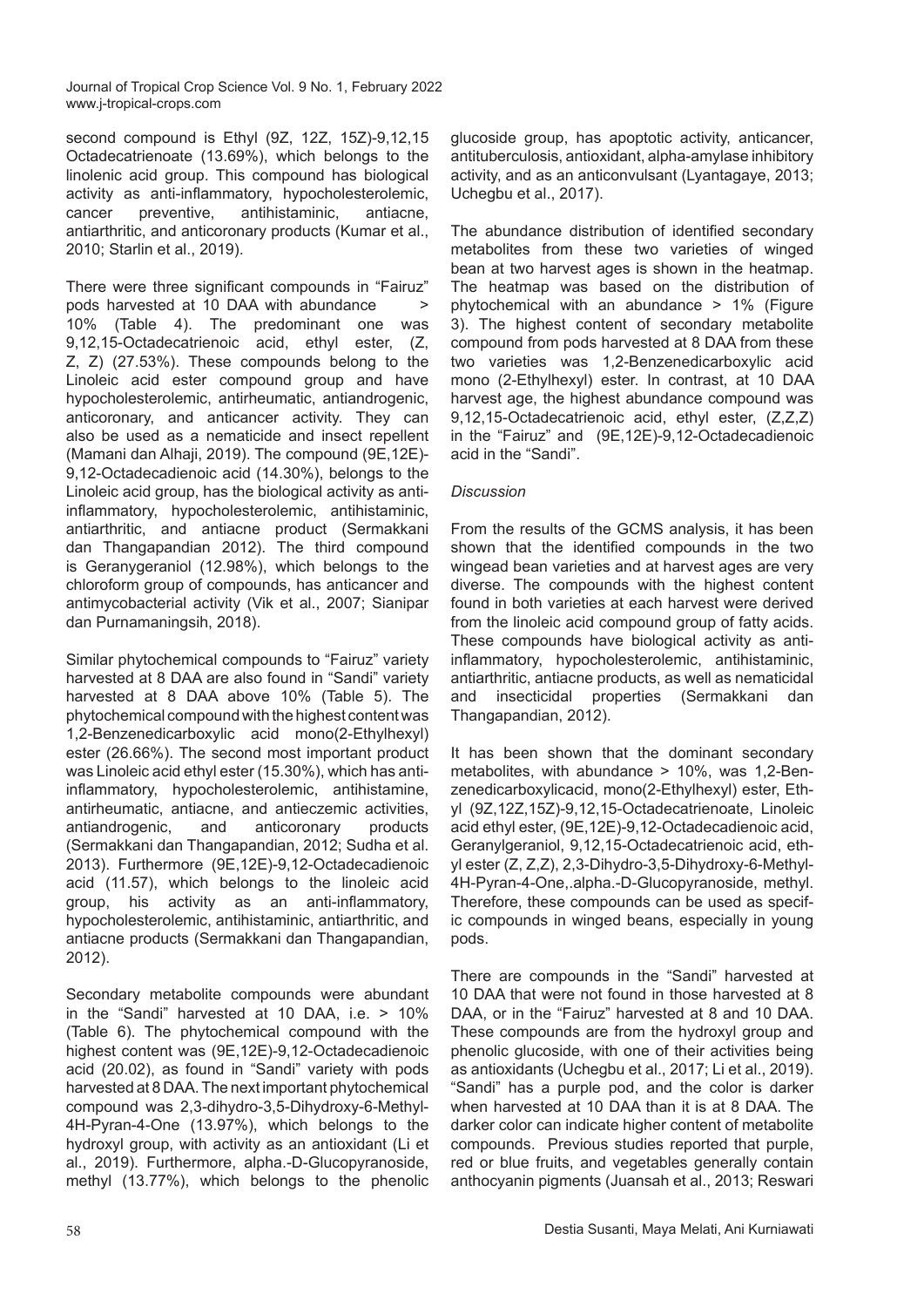| No | Retention<br>time | Peak<br>area % | Compound                                                         | Compound<br>group | Activity                                                                                                                                                 | Reference                                                                                                              |
|----|-------------------|----------------|------------------------------------------------------------------|-------------------|----------------------------------------------------------------------------------------------------------------------------------------------------------|------------------------------------------------------------------------------------------------------------------------|
| 1  | 30.872            | 42.26          | 1,2-Benzenedicarboxylic<br>acid, mono(2-Ethylhexyl)<br>ester     | Phthalate         | Antifungal, Anticancer,<br>Immunomodulatory activities,<br>Antimicrobial                                                                                 | (Ezhilan dan<br>Neelamegam<br>2012; Save et al.,<br>2015; Prawanayoni<br>dan Sudirga 2020)                             |
| 2  | 29.010            | 13.69          | ETHYL (9Z, 12Z, 15Z)-<br>$9,12,15$ -<br><b>OCTADECATRIENOATE</b> | Linolenic<br>acid | Anti-inflammatory,<br>Hypocholesterolemic, Cancer<br>preventive, Nematicide,<br>Insectifuge, Antihistaminic,<br>Antiacne, Antiarthritic,<br>Anticoronary | (Kumar et al.,<br>2010; Starlin et al.,<br>2019)                                                                       |
| 3  | 29.430            | 9.78           | 9,12-Octadecadienoic<br>acid $(Z,Z)$ -                           | Linoleic<br>acid  | Anti-Inflammatory,<br>Hypocholesterolemic,<br>Nematicide, Insectifuge,<br>Antihistaminic, Antiarthritic,<br>Antiacne                                     | (Sermakkani and<br>Thangapandian,<br>2012)                                                                             |
| 4  | 28.396            | 7.46           | n-Hexadecanoic acid                                              | Palmitic<br>acid  | Antioxidant, Nematicide,<br>Pesticide, Antiandrogenic,<br>Flavor, Anti-inflammatory                                                                      | (Aparna et<br>al., 2012;<br>Sermakkani and<br>Thangapandian,<br>2012; Korbecki<br>and Bajdak-<br><b>Rusinek, 2019)</b> |
| 5  | 31.768            | 5.39           | i-Propyl 9,12-                                                   |                   |                                                                                                                                                          |                                                                                                                        |
|    |                   |                | octadecenadienoate                                               |                   |                                                                                                                                                          |                                                                                                                        |
| 6  | 36.243            | 3.99           | Stigmasterol                                                     | Steroid           | Antimicrobial, Anticancer,<br>Antiarthitic, Antiasthma,<br>Diuretic, Anti-inflammatory,<br>Antioxidant                                                   | (Sudha et al.,<br>2013; Mary and<br>Giri, 2016)                                                                        |
| 7  | 27.831            | 3.97           | HEXADECANOIC ACID,<br><b>ETHYL ESTER</b>                         | Ester<br>Compound | Antioxidant, Flavor,<br>Nematicide, Pesticide,<br>Antiandrogenic                                                                                         | (Sermakkani and<br>Thangapandian,<br>2012)                                                                             |
| 8  | 29.975            | 2.87           | 14-METHYL-8-<br>HEXADECYN-1-OL                                   |                   | Sclerosant, Spasmolytic,<br>Catechol-O-Methyl-<br>Transferase-Inhibitor,<br>5-Alpha-Reductase-Inhibitor,<br>Free-Radical Scavenging                      | (Karthikeyan et<br>al., 2019; Payum,<br>2020)                                                                          |
| 9  | 37.084            | 2.36           | .gamma.-Sitosterol                                               | Steroid           | Antidiabetic, Anti-aging,<br>Anticancer, Antimicrobial,<br>Anti-inflammatory, Antiviral                                                                  | (Tripathi et al.,<br>2013a; Tripathi et<br>al., 2013b; Nisha<br>and Rao, 2018)                                         |
| 10 | 33.775            | 1.83           | .gamma.-Tocopherol                                               |                   | Antioxidant                                                                                                                                              | (Falk and Munné-<br>Bosch, 2010)                                                                                       |
| 11 | 32.258            | 1.63           | PENTACOSANE                                                      |                   |                                                                                                                                                          |                                                                                                                        |
| 12 | 30.244            | 1.58           | (R)-(-)-(Z)-14-Methyl-8-<br>hexadecen-1-ol                       |                   |                                                                                                                                                          |                                                                                                                        |
| 13 | 32.058            | 1.52           | $Z$ , $Z - 10$ , $12 -$<br>Hexadecadien-1-ol<br>acetate          |                   | Hypoglycemic,<br>Hycholesterolemic,<br>Antioxidant, Anticancerous                                                                                        | (Jain and Rijhwani,<br>2018)                                                                                           |

Table 3. Secondary metabolites and biological activity of winged bean "Fairuz" harvested at 8 days after anthesis (DAA)

Identification of Secondary Metabolite Compounds in Two Varieties of ..........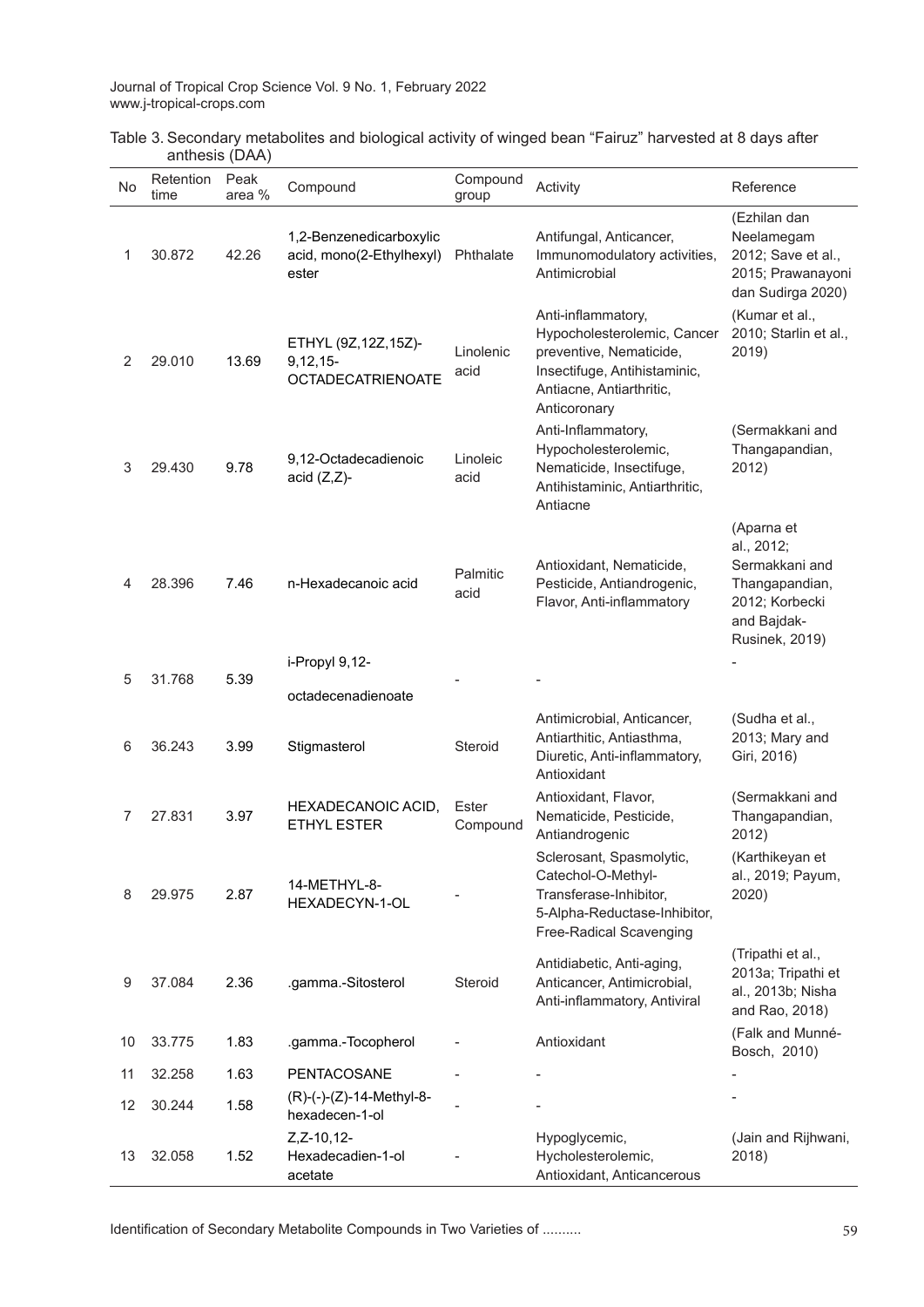|                | Table 4. Secondary metabolites and biological activity of winged bean "Fairuz" harvested at 10 days after |  |
|----------------|-----------------------------------------------------------------------------------------------------------|--|
| anthesis (DAA) |                                                                                                           |  |
|                |                                                                                                           |  |

| No | Retention<br>time | Peak<br>area % | Compound                                               | Compound<br>group                  | Activity                                                                                                                     | Reference                                                                                                      |
|----|-------------------|----------------|--------------------------------------------------------|------------------------------------|------------------------------------------------------------------------------------------------------------------------------|----------------------------------------------------------------------------------------------------------------|
| 1  | 28.968            | 27.53          | 9,12,15-Octadecatrienoic<br>acid, ethyl ester, (Z,Z,Z) | Linoleic acid<br>ester             | Hypocholesterolemic,<br>Nematicide Antiarthritic,<br>Antiandrogenic, Anticoronary,<br>Insectifuge, Antieczemic<br>Anticancer | (Mamani dan<br>Alhaji, 2019)                                                                                   |
| 2  | 29.396            | 14.30          | (9E, 12E)-9, 12-<br>OCTADECADIENOIC ACID               | Linoleic acid                      | Anti-Inflammatory,<br>Hypocholesterolemic,<br>Nematicide, Insectifuge,<br>Antihistaminic, Antiarthritic,<br>Antiacne         | (Sermakkani dan<br>Thangapandian,<br>2012)                                                                     |
| 3  | 31.761            | 12.98          | Geranylgeraniol                                        | Chloroform                         | Anticancer, Antimycobacterial                                                                                                | (Vik et al., 2007;<br>Sianipar and<br>Purnamaningsih,<br>2018)                                                 |
| 4  | 30.927            | 9.27           | [(DIMETHYLSILYL)<br>METHYL](DIMETHYL)<br><b>SILANE</b> |                                    |                                                                                                                              |                                                                                                                |
| 5  | 28.327            | 6.05           | <b>HEXADECANOIC ACID</b>                               | Palmitic acid                      | Antioxidant, Nematicide,<br>Pesticide, Antiandrogenic,<br>Flavor, Anti-inflammatory                                          | (Aparna et<br>al., 2012;<br>Sermakkani and<br>Thangapandian,<br>2012; Korbecki and<br>Bajdak-Rusinek,<br>2019) |
| 6  | 29.865            | 5.38           | 9,12-Octadecadienoic acid<br>$(Z,Z)$ -                 | Linoleic acid                      | Anti-Inflammatory,<br>Hypocholesterolemic,<br>Nematicide, Insectifuge,<br>Antihistaminic, Antiarthritic,<br>Antiacne         | (Sermakkani and<br>Thangapandian,<br>2012)                                                                     |
| 7  | 27.748            | 5.13           | HEXADECANOIC ACID,<br><b>ETHYL ESTER</b>               | Ester<br>Compound                  | Antioxidant, Flavor, Nematicide,<br>Pesticide, Antiandrogenic                                                                | (Sermakkani and<br>Thangapandian,<br>2012)                                                                     |
| 8  | 35.967            | 3.99           | Stigmasterol                                           | Steroid                            | Antimicrobial, Anticancer,<br>Antiarthitic, Antiasthma, Diuretic,<br>Anti-inflammatory, Antioxidant                          | (Sudha et al.,<br>2013; Mary and<br>Giri, 2016)                                                                |
| 9  | 30.348            | 3.35           | (9E, 12E)-9, 12-<br>OCTADECADIENOYL<br><b>CHLORIDE</b> | Chlorinated<br>aliphatic<br>ketone | Anti-inflammatory, Antiarthritic,<br>Antidiabetic, hypolipidemic,<br>Cytotoxic activities                                    | (Sreeja et al.,<br>2018)                                                                                       |
| 10 | 36.746            | 3.18           | .gamma.-Sitosterol                                     | Steroid                            | Antidiabetic, Anti-aging,<br>Anticancer, Antimicrobial, Anti-<br>inflammatory, Antiviral                                     | (Tripathi et al.,<br>2013a; Tripathi et<br>al., 2013b; Nisha<br>dan Rao, 2018)                                 |
| 11 | 31.375            | 2.49           | 2-CHLOROETHYL (9Z,12Z)-<br>9,12-OCTADECADIENOATE       | Fatty acid                         | Anticancer, Antioxidant                                                                                                      | (Berwal et al.,<br>2019)                                                                                       |
| 12 | 27.162            | 1.33           | TETRADECANOIC ACID                                     | Myristic acid                      | Antioxidant, Cancer<br>preventive, Nematicide,<br>Hypocholesterolemic                                                        | (Rajeswari et al.,<br>2013)                                                                                    |
| 13 | 37.174            | 1.10           | Pyrene, hexadecahydro-                                 |                                    | Dyes and plasticisers precursor,<br>Biodegradation of organic<br>compounds                                                   | (Wei et al., 2015;<br>Salim 2018)                                                                              |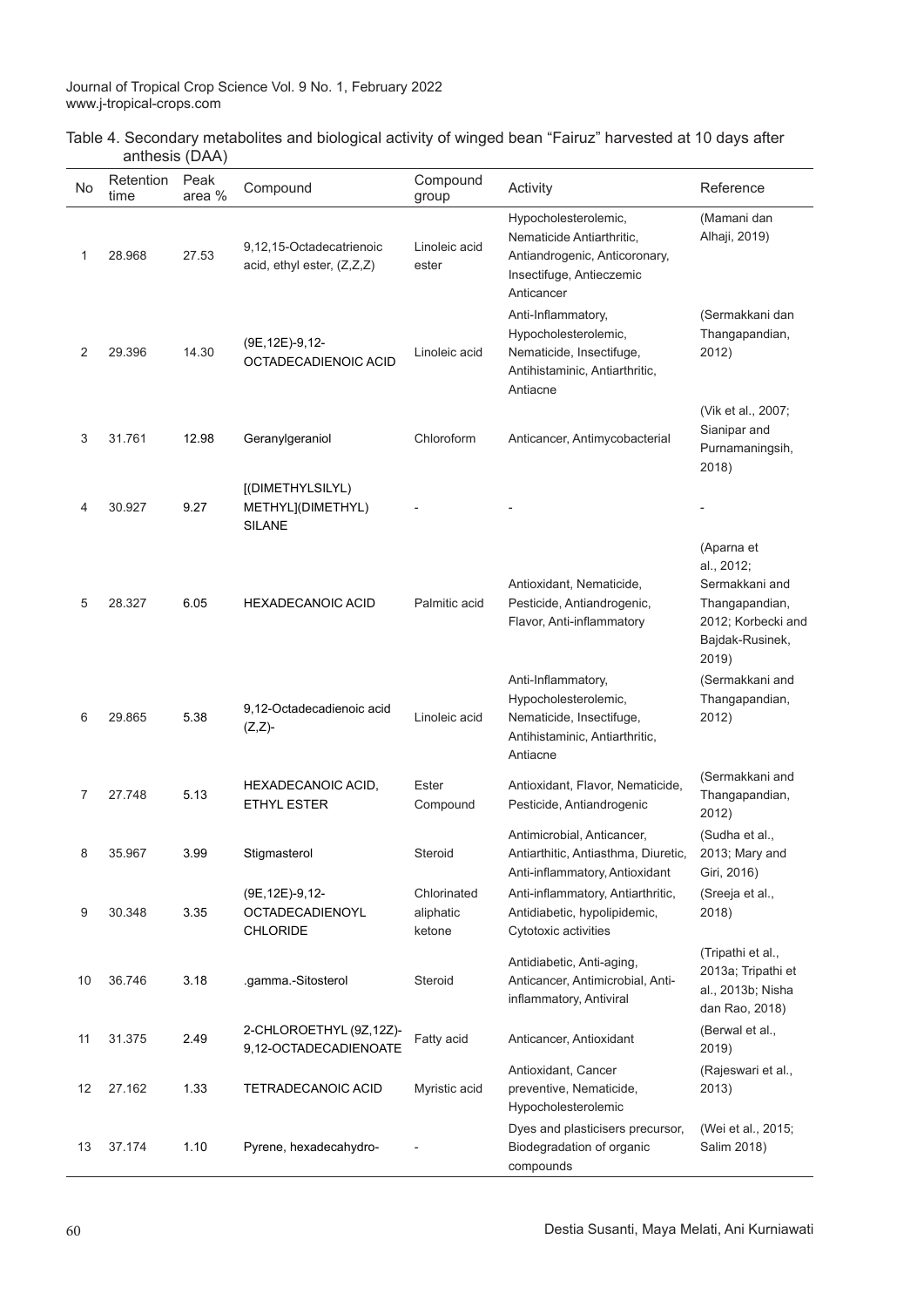| Table 5. Secondary metabolites and biological activity of winged bean "Sandi" harvested at 8 days after an- |  |  |
|-------------------------------------------------------------------------------------------------------------|--|--|
| thesis (DAA)                                                                                                |  |  |

| No. | Retention<br>time | Peak<br>area % | Compound                                                                      | Compound<br>group            | Activity                                                                                                                                                                    | Reference                                                                                 |
|-----|-------------------|----------------|-------------------------------------------------------------------------------|------------------------------|-----------------------------------------------------------------------------------------------------------------------------------------------------------------------------|-------------------------------------------------------------------------------------------|
| 1   | 30.865            | 26.66          | 1,2 Benzenedicarboxylic<br>acid, mono(2-Ethylhexyl)<br>ester                  | Phthalate                    | Antifungal, Anticancer, Immunomodulatory<br>activities, Antimicrobial                                                                                                       | (Ezhilan and<br>Neelamegam, 2012; Save<br>et al., 2015; Prawanayoni<br>and Sudirga, 2020) |
| 2   | 29.038            | 15.30          | Linoleic acid ethyl ester                                                     | Linoleic acid<br>ethyl ester | Anti-Inflammatory, Hypocholesterolemic,<br>Nematicide, Insectifuge, Antihistaminic,<br>Antiarthritic, Antiacne, Antieczemic,<br>Antiandrogenic, , Anticoronary, Insectifuge | (Sermakkani and<br>Thangapandian 2012;<br>Sudha et al., 2013)                             |
| 3   | 29.437            | 11.57          | (9E, 12E)-9, 12-<br><b>OCTADECADIENOIC</b><br><b>ACID</b>                     | Linoleic acid                | Anti-Inflammatory, Hypocholesterolemic,<br>Nematicide, Insectifuge, Antihistaminic,<br>Antiarthritic, Antiacne                                                              | (Sermakkani and<br>Thangapandian, 2012)                                                   |
| 4   | 28.451            | 7.91           | <b>HEXADECANOIC ACID</b>                                                      | Palmitic acid                | Antioxidant, Nematicide, Pesticide,<br>Antiandrogenic, Flavor, Anti-inflammatory                                                                                            | (Aparna et al., 2012;<br>Sermakkani and<br>Thangapandian, 2012;<br>Korbecki and Bajdak-   |
| 5   | 27.845            | 7.82           | HEXADECANOIC ACID,<br><b>ETHYL ESTER</b>                                      | Ester<br>Compound            | Antioxidant, Flavor, Nematicide, Pesticide,<br>Antiandrogenic                                                                                                               | <b>Rusinek, 2019)</b><br>(Sermakkani dan<br>Thangapandian 2012)                           |
| 6   | 36.326            | 4.72           | Stigmasterol                                                                  | Steroid                      | Antimicrobial, Anticancer, Antiarthitic,<br>Antiasthma, Diuretic, Anti-inflammatory,<br>Antioxidant                                                                         | (Sudha et al. 2013; Mary<br>and Giri, 2016)                                               |
| 7   | 37.250            | 4.56           | .gamma.-Sitosterol                                                            | Steroid                      | Antidiabetic, Anti-aging, Anticancer,<br>Antimicrobial, Anti-inflammatory, Antiviral                                                                                        | (Tripathi et al., 2013a;<br>Tripathi et al., 2013b;<br>Nisha dan Rao, 2018)               |
| 8   | 29.982            | 2.94           | (9E, 12E)-9, 12-<br><b>OCTADECADIENOIC</b><br><b>ACID</b>                     | Linoleic acid                | Anti-Inflammatory, Hypocholesterolemic,<br>Nematicide, Insectifuge, Antihistaminic,<br>Antiarthritic, Antiacne                                                              | (Sermakkani and<br>Thangapandian, 2012)                                                   |
| 9   | 30.596            | 2.81           | 10-Undecen-1-al,<br>2-methyl-                                                 |                              | Antimicrobial and Anti-inflammatory                                                                                                                                         | (Hameed et al., 2016)                                                                     |
| 10  | 33.747            | 2.12           | .gamma.-Tocopherol                                                            |                              | Antioxidant                                                                                                                                                                 | (Falk and Munné-Bosch,<br>2010)                                                           |
| 11  | 31.444            | 2.02           | 9,12-Octadecadienoic acid<br>$(Z,Z)$ -                                        | Linoleic acid                | Anti-Inflammatory, Hypocholesterolemic,<br>Nematicide, Insectifuge, Antihistaminic,<br>Antiarthritic, Antiacne                                                              | (Sermakkani and<br>Thangapandian, 2012)                                                   |
| 12  | 29.748            | 1.83           | 1,2-ETHANEDIAMINE,<br>N,N-DIMETHYL-N'-<br>2-PYRIDINYL-N'-(2<br>PHENYLMETHYL)- |                              |                                                                                                                                                                             |                                                                                           |
| 13  | 30.244            | 1.66           | E,E-10,12-Hexadecadien-<br>1-ol acetate                                       | ÷,                           | Hypoglycemic, Hycholesterolemic, Antioxidant,<br>Anticancerous, Thyroid inhibiting properties                                                                               | (Jain and Rijhwani, 2018)                                                                 |
| 14  | 31.782            | 1.55           | Ethyl tetracosanoate                                                          | Ester                        | Antibacterial                                                                                                                                                               | (Igwe and Okwu, 2013)                                                                     |
| 15  | 32.044            | 1.19           | 1-CINNAMYL-3-<br>METHYLINDOLE-2-<br>CARBALDEHYDE                              |                              |                                                                                                                                                                             |                                                                                           |
| 16  | 32.237            | 1.19           | <b>ICOSANE</b>                                                                |                              | Antifungal, Anticancer                                                                                                                                                      | (Ahsan et al.,<br>2017; Sianipar and<br>Purnamaningsih, 2018)                             |
| 17  | 31.906            | 1.10           | Squalene                                                                      | Triterpene                   | Anticancer, Antimicrobial, Antioxidant,<br>Chemopreventive, Pesticide, Anti-tumor,<br>Antibacterial, Immunostimulant                                                        | (Ezhilan and<br>Neelamegam, 2012;<br>Sermakkani and<br>Thangapandian, 2012)               |

Identification of Secondary Metabolite Compounds in Two Varieties of ..........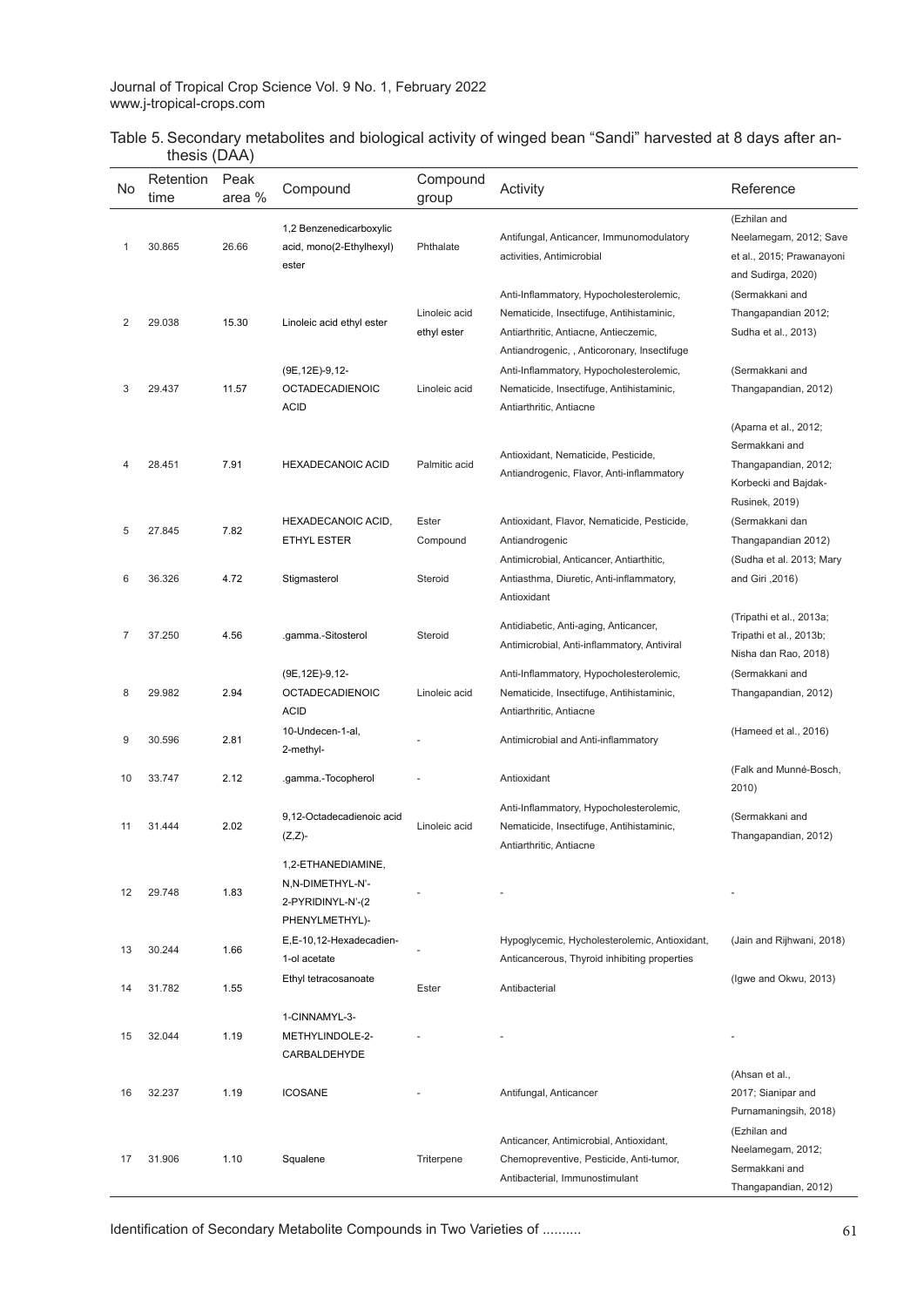|                           |  | Table 6. Secondary metabolites and biological activity of winged bean "Sandi" and the harvest age of 10 |
|---------------------------|--|---------------------------------------------------------------------------------------------------------|
| days after anthesis (DAA) |  |                                                                                                         |

| No. | Retention<br>time | Peak<br>area % | Compound                                                                           | Compound<br>group     | Activity                                                                                                                                                    | Reference                                                                                                      |
|-----|-------------------|----------------|------------------------------------------------------------------------------------|-----------------------|-------------------------------------------------------------------------------------------------------------------------------------------------------------|----------------------------------------------------------------------------------------------------------------|
| 1   | 29.293            | 20.02          | (9E, 12E)-9, 12-<br>OCTADECADIENOIC ACID                                           | Linoleic acid         | Anti-Inflammatory,<br>Hypocholesterolemic,<br>Nematicide, Insectifuge,<br>Antihistaminic,<br>Antiarthritic, Antiacne                                        | (Sermakkani and<br>Thangapandian, 2012)                                                                        |
| 2   | 6.642             | 13.97          | 2,3-DIHYDRO-3,5-DIHYDROXY-<br>6-METHYL-4H-PYRAN-4-ONE                              | Hydroxyl group        | Antioxidant                                                                                                                                                 | (Li et al., 2019)                                                                                              |
| 3   | 27.452            | 13.77          | .alpha.-D-Glucopyranoside,<br>methyl                                               | Phenolic<br>glucoside | Apoptotic activity,<br>Anticancer,<br>Antituberculosis,<br>Antioxidant, Alpha-<br>amylase inhibitory<br>activity, Anticonvulsant                            | (Lyantagaye 2013;<br>Uchegbu et al., 2017)                                                                     |
| 4   | 28.279            | 9.92           | n-Hexadecanoic acid                                                                | Palmitic acid         | Antioxidant,<br>Nematicide, Pesticide,<br>Antiandrogenic, Flavor,<br>Anti-inflammatory                                                                      | (Aparna et al. 2012;<br>Sermakkani and<br>Thangapandian 2012;<br>Korbecki dan Bajdak-<br><b>Rusinek, 2019)</b> |
| 5   | 3.794             | 9.60           | 2,5-FURANDIONE                                                                     |                       |                                                                                                                                                             |                                                                                                                |
| 6   | 30.927            | 7.32           | 4-(4-ETHYLCYCLOHEXYL)-1-<br>PENTYL-1-CYCLOHEXENE                                   |                       |                                                                                                                                                             |                                                                                                                |
| 7   | 22.459            | 6.50           | 1H-Imidazole-4-carboxamide,<br>5-amino- \$\$ Imidazole-4-<br>carboxamide, 5-amino- |                       |                                                                                                                                                             |                                                                                                                |
| 8   | 28.893            | 3.92           | ETHYL (9Z, 12Z, 15Z)-9, 12, 15-<br><b>OCTADECATRIENOATE</b>                        | Linolenic acid        | Anti-inflammatory,<br>Hypocholesterolemic,<br>Cancer preventive,<br>Nematicide, Insectifuge,<br>Antihistaminic,<br>Antiacne, Antiarthritic,<br>Anticoronary | (Kumar et al., 2010;<br>Starlin et al., 2019)                                                                  |
| 9   | 33.402            | 3.05           | Stigmasterol tosylate                                                              |                       |                                                                                                                                                             |                                                                                                                |
| 10  | 30.313            | 2.57           | 2-Dodecen-1-yl(-) succinic<br>anhydride                                            | Ethyl acetate         | Antineoplastic<br>agents, Antioxidants,<br>Antimicrobial                                                                                                    | (Rawal and Sonawani<br>2016; Saravanan et<br>al., 2018)                                                        |
| 11  | 35.809            | 2.43           | Stigmasterol                                                                       | Steroid               | Antimicrobial,<br>Anticancer, Antiarthitic,<br>Antiasthma, Diuretic,<br>Anti-inflammatory,<br>Antioxidant                                                   | (Sudha et al., 2013;<br>Mary and Giri, 2016)                                                                   |
| 12  | 27.721            | 2.22           | HEXADECANOIC ACID, ETHYL<br><b>ESTER</b>                                           | Ester<br>Compound     | Antioxidant, Flavor,<br>Nematicide, Pesticide,<br>Antiandrogenic                                                                                            | (Sermakkani and<br>Thangapandian. 2012)                                                                        |
| 13  | 31.623            | 1.80           | 14-HYDROXY-20-<br>OXOPREGNAN-3-YL ACETATE                                          |                       |                                                                                                                                                             |                                                                                                                |
| 14  | 31.354            | 1.51           | 4-(4-ETHYLCYCLOHEXYL)-1-<br>PENTYL-1-CYCLOHEXENE                                   |                       |                                                                                                                                                             |                                                                                                                |
| 15  | 33.857            | 1.41           | STIGMAST-5-EN-3-OL                                                                 | Phytosterols          | Anticancer, Reduce<br>blood level of glucose,<br>hypercholesterolemia                                                                                       | (Sianipar et al., 2016;<br>Yamuna et al., 2017)                                                                |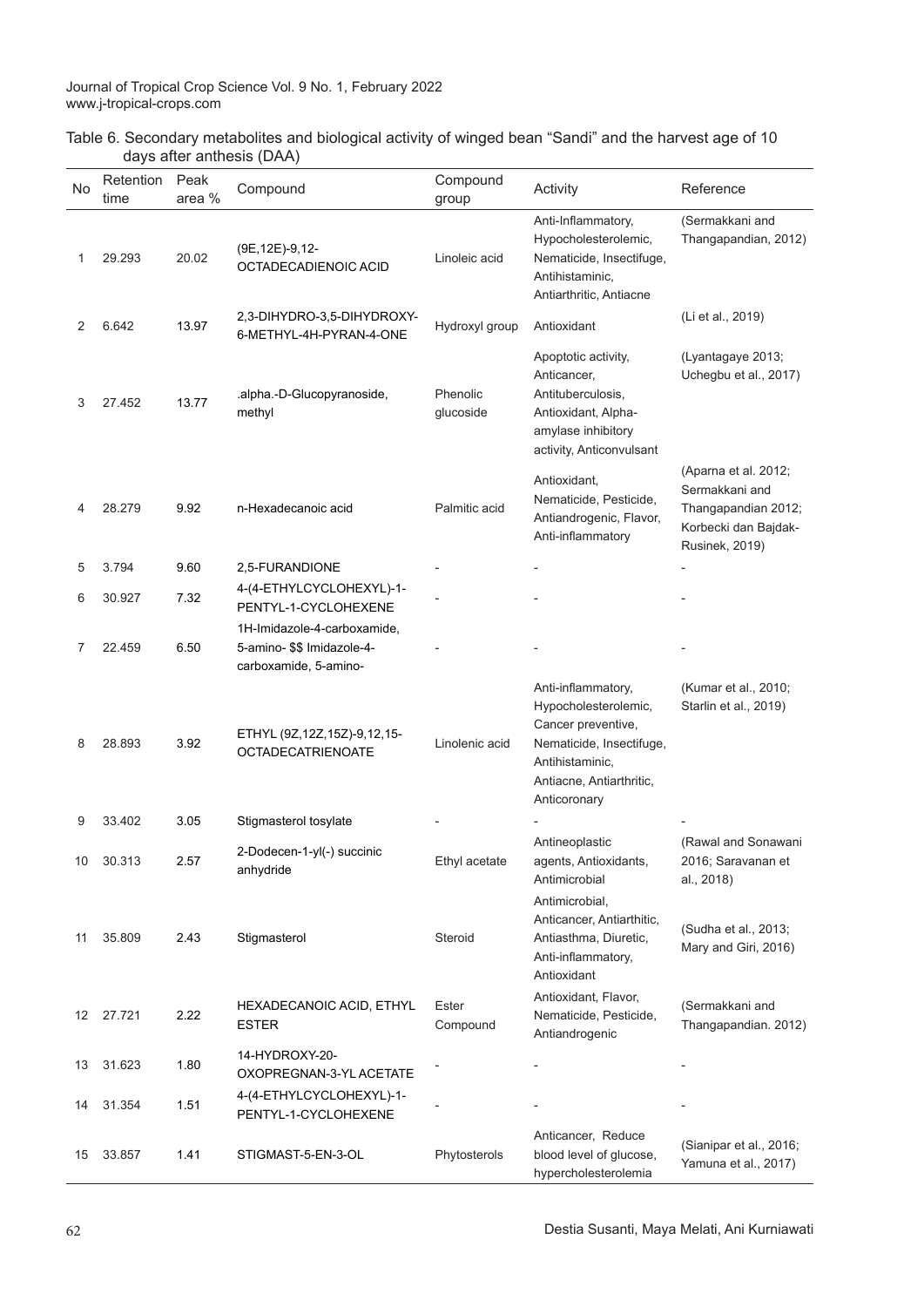

Figure 3. Heatmap of the abundance of secondary metabolites of two varieties harvested at 8 and 10 DAA. The intensity of the color indicates abundance from low (blue) to high (red).

et al., 2019). The anthocyanin pigments are a group of flavonoids whose activity is an antioxidant (Nomer et al., 2019), which in this study was demonstrated in pods harvested at 10 DAA. Many phytochemical compounds with biological activities make young winged pods have good health benefits, and they can be consumed as functional vegetables.

# **Conclusion**

The secondary metabolite compounds mostly from the linoleic acid group were identified from the young green pods "Fairuz" harvested at 8 and 10 DAA. Similar compounds were found in the purple pods "Sandi". The purple pods harvested at 10 DAA have additional compounds with antioxidant activity other than those from the linoleic acid group. 1,2-Benzenedicarboxylic acid, mono(2-Ethylhexyl) ester was the most abundant compound identified from pods harvested at 8 DAA in both varieties. Therefore, young winged bean pods have benefits when consumed as vegetables.

#### **References**

- Ahsan, T., Chen, J., Zhao, X., Irfan, M., and Wu, Y. (2017). Extraction and identification of bioactive compounds (eicosane and dibutyl phthalate) produced by *Streptomyces strain* KX852460 for the biological control of *Rhizoctonia solani*  AG-3 strain KX852461 to control target spot disease in tobacco leaf. *AMB Express* **7**, 1–9. https://doi.org/10.1186/s13568-017-0351-z
- Alalade, J.A., Akinlade, J.A., Aderinola, O.A., Fajemisin, A.N., Muraina, T.O., and Amoo, T.A. (2016). Proximate, mineral and anti-nutrient contents in *Psophocarpus tetragonolobus* (L) DC. (winged bean) leaves. *British Journal of Pharmaceutical Research* **10**, 1–7. https://doi. org/10.9734/bjpr/2016/22087
- Amoo, I.A., Adebayo, O.T., and Oyeleye, A.O. (2006). Chemical evaluation of winged beans. *African Journal of Food Agriculture Nutrittion and Development* **6**, 1–12.

Identification of Secondary Metabolite Compounds in Two Varieties of .........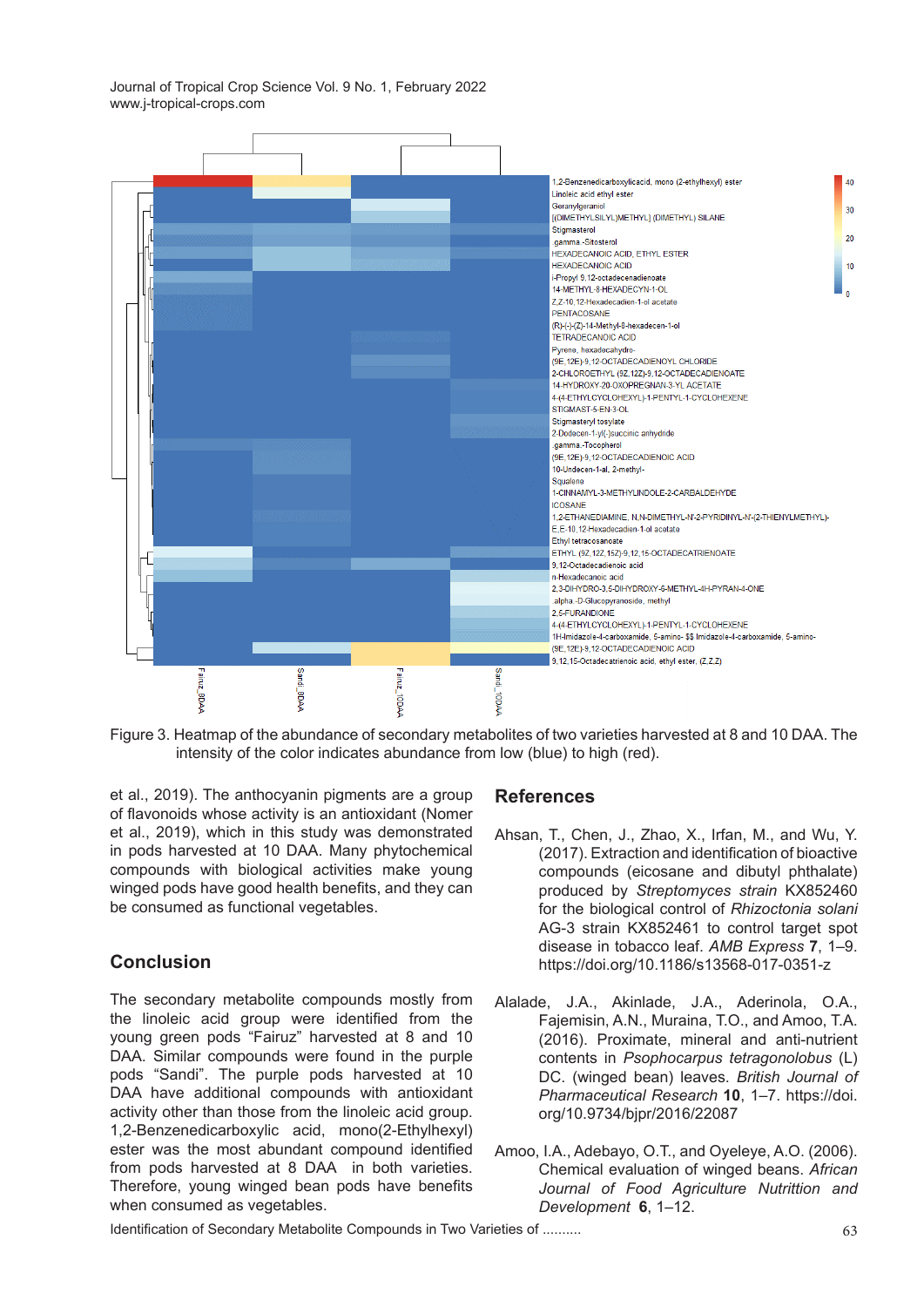- Aparna, V., Dileep, K.V., Mandal, P.K., Karthe, P., Sadasivan, C., and Haridas, M. (2012). Anti-Inflammatory property of n-hexadecanoic acid: structural evidence and kinetic assessment. *Chemical Biology and Drug Design* **80**, 434– 439. https://doi.org/10.1111/j.1747-0285.2012. 01418.x
- Berwal, R., Vasudeva, N., Sharma, S., and Das, S. (2019). Investigation on biomolecules in ethanol extract of fruits of *prosopis juliflora* (sw.) dc. using GC-MS. *Journal of Herbs, Spices and Medicinal Plants* **25**, 172–180. https://doi. org/10.1080/10496475.2019.1579148
- Ezhilan, B.P. and Neelamegam, R. (2012). GC-MS analysis of phytocomponents in the ethanol extract of *Polygonum chinense* L. *Pharmacognosy Research* **4**, 11–14. https:// doi.org/10.4103/0974-8490.91028
- Falk, J. and Munné-Bosch, S. (2010). Tocochromanol functions in plants: antioxidation and beyond. *Journal of Experimental Botany* **61**, 1549– 1566. https://doi.org/10.1093/jxb/erq030
- Hameed, I.H., Altameme, H.J., and Idan, S.A. (2016). Artemisia annua: biochemical products analysis of methanolic aerial parts extract and anti-microbial capacity. *Research Journal of Pharmaceutical, Biological and Chemical Sciences* **7**, 1843–1868.
- Handayani, T. (2013). Kecipir (*Psophocarpus tetragonolobus* L.) potensi lokal yang terpinggirkan. *Jurnal IPTEK Tanaman Sayuran* **1**, 1–8. https://doi.org/10.1067/ mtc.2001.112466
- Igwe, O.U. and Okwu, D.E. (2013). GC-MS evaluation of bioactive compounds and antibacterial activity of the oil fraction from the stem bark of *Brachystegia eurycoma* (harms). *International Journal of Chemical Sciences* **11**, 357–371.
- Jain, P.K. and Rijhwani, S. (2018). Comparative GC-MS analysis of *Cyamopsis tetragonoloba*  fruit extracts. *International Pharmaceutical Sciences and Research*  **9**, 4236–4242. https://doi.org/10.13040/ IJPSR.0975-8232.9(10).4236-42
- Juansah, J., Ariyanti, R., and Akhiruddin. (2013). Potensi metode optik untuk pendugaan kandungan antosianin pada buah black mulberry dan stroberi. *Jurnal Biofisika* **9**, 22– 30.
- Karthikeyan, M., Parthiban, S., and Ramalingam, S. (2019). Phytochemical analysis in economically important *Ficus benghalensis* L. and *Ficus krishnae* C.DC. using GC-MS. *International Journal of Pharma and Bio Sciences* **10**, 5–12. https://doi.org/10.22376/ijpbs.2019.10.4.p5-13
- Khan, T.N. (1976). Papua a new guinea: a centre of genetic diversity in winged bean (*Psophocarpus tetragonolobus* (L.) Dc.). *Euphytica* **25**, 693– 706.
- Konovalova, O., Gergel, E., and Herhel, V. (2013). GC-MS analysis of bioactive components of *Shepherdia argentea* (pursh.) Nutt. from ukrainian flora. *The Pharma Innovation Journal*  **2**, 7-12.
- Korbecki, J. and Bajdak-Rusinek, K. (2019). The effect of palmitic acid on inflammatory response in macrophages: an overview of molecular mechanisms. *Inflammation Research* **68**, 915–932. https://doi.org/10.1007/s00011-019- 01273-5
- Krisnawati, A. (2010). Keragaman genetik dan potensi pengembangan kecipir (*Psophocarpus tetragonolobus* L.) di Indonesia [Genetic diversity and development prospects of winged bean (*Psophocarpus tetragonolobus*  L.) in Indonesia]. *Jurnal Penelitian dan Pengembangan Pertanian* **29**, 113–119. https:// doi.org/10.21082/jp3.v29n3.2010.p113-119
- Kumar, P.P., Kumaravel, S., and Lalitha, C. (2010). Screening of antioxidant activity, total phenolics and GC-MS study of *Vitex negundo*. *African Journal Biochemistry Research* **4**, 191–195.
- Li, H., Wu, C.J., Tang, X.Y., and Yu, S.J. (2019). Insights into the regulation effects of certain phenolic acids on 2,3-dihydro-3,5-dihydroxy-6-methyl-4(H)-pyran-4-one formation in a microaqueous glucose-proline system. *Journal of Agricultural and Food Chemistry* **67**, 1–40. https://doi.org/10.1021/acs.jafc.9b01182
- Lyantagaye, S.L. (2013). Methyl-α-D-glucopyranoside from *Tulbghia violacea* extract induces apoptosis in vitro in cancer cells. *Bangladesh Journal of Pharmacology* **8**, 93–101. https:// doi.org/10.3329/bjp.v8i2.13717
- Mamani, R. and Alhaji, N.M. (2019). GC-MS analysis of phytocomponents in methanolic extract of *Coleus aromaticus*. *Journal of Pharmacognosy and Phytochemistry* **8**, 106–109.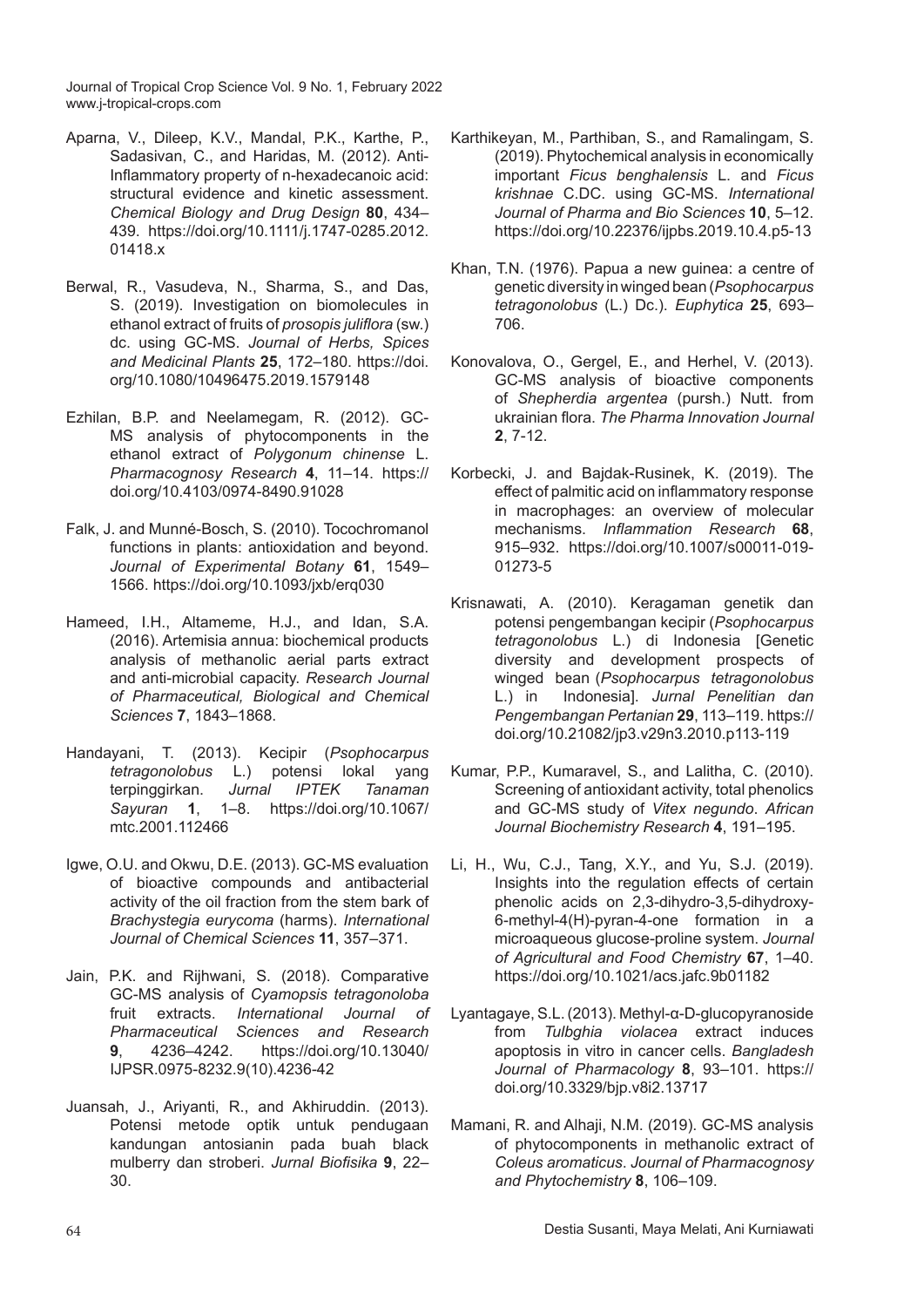- Mary, A.P.F. and Giri, R.S. (2016). Phytochemical screening and GC-MS analysis in ethanolic leaf extracts of *Ageratum conyzoides* ( L .). *World Journal of Pharmaceutical Research*  **5**, 1019–1029. https://doi.org/10.20959/wjpr 20167-6505
- Mohanty, C.S., Singh, V., and Chapman, M.A. (2020). Winged bean: an underutilized tropical legume on the path of improvement, to help mitigate food and nutrition security. *Scientia Horticulturae* **260**, 1–8. https://doi. org/10.1016/j.scienta.2019.108789
- Mohanty, C.S., Verma, S., Singh, V., Khan, S., Gaur, P., Gupta, P., Nizar, M.A., Dikshit, N., Pattanayak, R., Shukla, A., Niranjan, A., Sahu, N., Behera, S.K., and Rana, T.S. (2013). Characterization of winged bean (*Psophocarpus tetragonolobus*  (L.) DC.) based on molecular, chemical and physiological parameters. *American Journal of Molecular Biology* **3**, 187–197. https://doi. org/10.4236/ajmb.2013.34025
- Nisha, and Rao, P.B. (2018). Gas chromatographymass spectrometry analysis for identification of bioactive compounds in selected genotypes of *Trigonella foenum-graecum* L. *The Pharma-Innovation Journal* **7**, 929–939.
- Nomer, N.M.G.R., Duniaji, A.S., and Nocianitri, K.A. (2019). Kandungan senyawa flavonoid dan antosianin ekstrak kayu secang (*Caesalpinia sappan* L.) serta aktivitas antibakteri terhadap vibrio cholerae [Flavonoid and anthocyanin analysis of sappan wood extract (*Caesalpinia sappan* L.) and antibacterial activity against vibrio cholerae. *Jurnal Ilmu dan Teknologi Pangan* **8**, 216–225. https://doi.org/10.24843/ itepa.2019.v08.i02.p12
- [NRC] National Research Council. (1981). "Winged Bean: A High-protein Crop For The Tropics". 5nd ed. 90 pp. The National Academies Press.
- Olaiya, C.O., Soetan, K.O., dan Karigidi, K.O. (2018). Evaluation of in vitro antioxidant capacities of six accessions of winged beans (*Psophocarpus tetragonolobus*). *EC Nutrition* **13**, 589–595.
- Pangestu, D.A. (2020). "Excellent Test of Winged Bean Genotypes (*Psophocarpus tetragonolobus*  L.) for Variety Release" [Thesis]. Bogor. IPB University.
- Payum, T. (2020). Phytoconstituents and proximate composition of *Clerodendrum colebrookianum*  walp.: a widely used anti high blood pressure medicinal food plant in eastern himalayas. *Pharmacognosy Journal* **12**, 1534–1540. https://doi.org/10.5530/pj.2020.12.210
- Prawanayoni, S.S. and Sudirga, S.K. (2020). Isolasi dan identifikasi senyawa antijamur daun jeringau (Acorus calamus Linn.) sebagai pengendali jamur *Athelia rolfsii*  Sacc. penyebab penyakit busuk batang pada tanaman kedelai [Isolation and identification of antifungal compounds of jeringau leaf (*Acorus calamus* Linn.) as a control of Athelia rolfsii Sacc. fungus that causes stem rot disease of soybean plants]. *Metamorfosa: Journal of Biological Sciences* **7**, 152–158. https://doi. org/10.24843/metamorfosa.2020.v07.i02.p02
- Rawal, J.R. and Sonawani, P.R. (2016). Determination of bioactive components of *Cynodon dactylon*  by GC-MS analysis and it's In vitro antimicrobial activity. *International Journal of Pharmacy and Life Sciences* **7**, 4880–4885.
- Rajeswari, G., Murugan, M., and Mohan, V.R. (2013). GC-MS analysis of bioactive components of *Hugonia mystax* L. (Linaceae). *Journal Of Pharmaceutical And Biomedical Sciences* **29**, 818–824.
- Reswari, H.A., Syukur, M., and Suwarno, D.W.B. (2019). Anthocyanin and carotenoid contents, and yield components in various genotypes of purple and green yard long beans. *Indonesian Journal of Agronomy* **47**, 61–67. https://doi. org/10.24831/jai.v47i1.23402
- Salim, S.A. (2018). In vitro induction of callus from different explants of *Terminalia arjuna* (Roxb.) wight and arn and detection of its active secondary metabolites using GC-MS analysis. *Plant Archives* **18**, 2519–2527.
- Saravanan, M., Senthilkumar, P., Kalimuthu, K., Chinnadurai, V., Vasantharaj, S., and Pugazhendhi, A. (2018). Phytochemical and pharmacological profiling of *Turnera subulata*  Sm., a vital medicinal herb. *Industrial Crops and Products* **124**, 822–833. https://doi. org/10.1016/j.indcrop.2018.08.065
- Save, S.A., Lokhande, R.S., and Chowdhary, A.S. (2015). Determination of 1,2-benzenedicarboxylic acid, bis (2-ethylhexyl) ester from the twigs of *Thevetia peruviana* as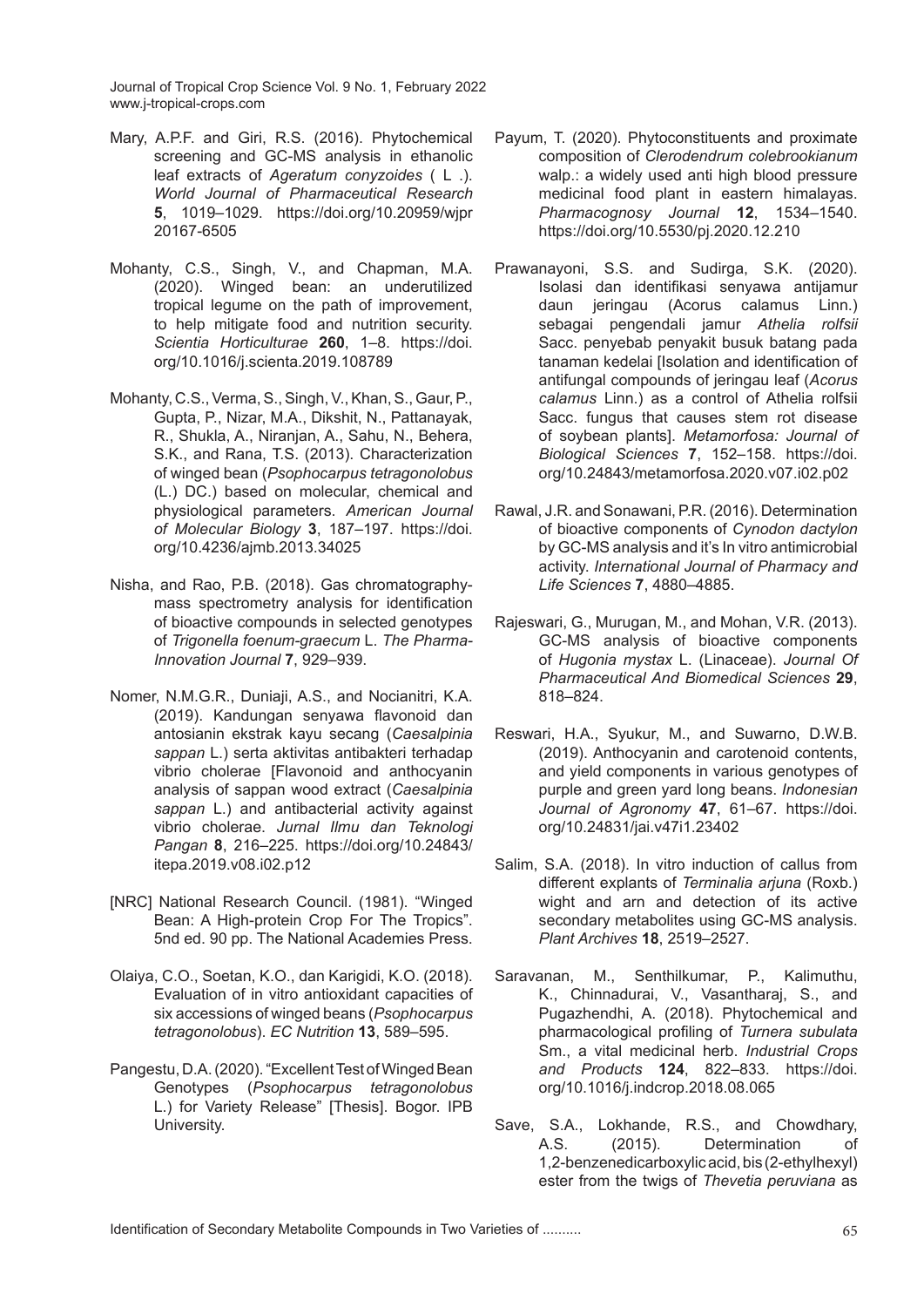> a Colwell biomarker. *Journal Innovations in Pharmaceuticals and Biological Sciences* **2**, 349–362.

- Sermakkani, M. and Thangapandian, V. (2012). GC-MS analysis of *Cassia italica* leaf methanol extract. *Asian Journal Pharmaceutical and Clinical Research* **5**, 90–94.
- Sianipar, N.F. and Purnamaningsih, R. (2018). Enhancement of the contents of anticancer bioactive compounds in mutant clones of rodent tuber (*Typhonium flagelliforme* Lodd.) based on GC-MS analysis. *Pertanika Journal Tropical Agricultural Science* **41**, 305–320.
- Sianipar, N.F., Purnamaningsih, R., and Rosaria. (2016). Bioactive compounds of fourth generation gamma-irradiated *Typhonium flagelliforme* Lodd. mutants based on gas chromatography-mass spectrometry. *IOP Conferences Series: Earth and Environmental Science* **41**, 1–10. https://doi. org/10.1088/1755-1315/41/1/012025
- Singh, M., Dubey, R.K., Koley, T.K., Maurya, A., Singh, P.M., and Singh, B. (2019). Valorization of winged bean (*Psophocarpus tetragonolobus*  (L.) DC) by evaluation of its antioxidant activity through chemometric analysis. *South African Journal of Botany* **121**, 114–120. https://doi. org/10.1016/j.sajb.2018.10.026
- Sreeja, P.S., Arunachalam, K., Saikumar, S., Kasipandi, M., Dhivya, S., Murugan, R., and Parimelazhagan, T. (2018). Gastroprotective effect and mode of action of methanol extract of *Sphenodesme involucrata* var. paniculata (C.B. Clarke) Munir (*Lamiaceae*) leaves on experimental gastric ulcer models. *Biomedicine and Pharmacotherapy* **97**, 1109–1118. https:// doi.org/10.1016/j.biopha.2017.11.030
- Sriwichai, S., Monkham, T., Sanitchon, J., Jogloy, S., and Chankaew, S. (2021). Dual purpose of the winged bean (*Psophocarpus tetragonolobus*  (L.) DC.), the neglected tropical legume, based on pod and tuber yields. *Plants* **10**, 1–13. https://doi.org/10.3390/plants10081746
- Starlin, T., Prabha, P.S., Kumar, B., Thayakumar, A., and Gopalakrishnan, V.K. (2019). Screening and GC-MS profiling of ethanolic extract of *Tylophora pauciflora*. *Bioinformation* **15**, 425– 429. https://doi.org/10.6026/97320630015425
- Sudha, T., Chidambarampillai, S., and Mohan, V.R. (2013). GC-MS analysis of bioactive components of aerial parts of *Fluggea leucopyrus* willd. (Euphorbiaceae). *Journal of Applied Pharmaceutical Science* **3**, 126–130. https://doi.org/10.7324/JAPS.2013.3524
- Tadera, K., Kuroki, Y., Taniguchi, T., Arima, M., Yagi, F., Kobayashi, A., and Ishihata, K. (1984). Protein and trypsin inhibitor in immature pods of winged bean *Psophocarpus tetragonolobus*  (L.) DC. *Memoirs of The Faculty of Agriculture, Kagoshima University* **20**, 63–71.
- Tanzi, A.S., Eagleton, G.E., Ho, W.K., Wong, Q.N., Mayes, S., and Massawe, F. (2019). Winged bean (*Psophocarpus tetragonolobus* (L.) DC.) for food and nutritional security: synthesis of past research and future direction. *Planta* **250**, 911–931. https://doi.org/10.1007/s00425-019- 03141-2
- Tripathi, N., Kumar, S., Singh, R., Singh, C.J., Singh, P., and Varshney, V.K. (2013a). Isolation and identification of γ-sitosterol by GC-MS from the leaves of *Girardinia heterophylla* (Decne). *The Open Bioactive Compounds Journal* **4**, 25–27. https://doi. org/10.2174/1874847301004010025
- Tripathi, N., Kumar, S., Singh, R., Singh, C.J., Singh, P., and Varshney, V.K. (2013b). Isolation and identification of γ-sitosterol by GC-MS from roots of *Girardinia heterophylla*. *Oriental Journal of Chemistry* **29**, 705–707. https://doi. org/10.13005/ojc/290245
- Uchegbu, R.I., Ahuchaogu, A.A., Amanze, K.O., and Ibe, C.O. (2017). Chemical constituents analysis of the leaves of *Bryophyllum pinnatum*  by gc-ms. *American Association for Science and Technology Journal of Chemistry* **3**, 19–22.
- Utami, M.R., Batubara, I., and Darusman, L.K. (2017). Isolasi minyak atsiri daun sirih merah (*Piper cf. fragile*. Benth) [Isolation of red betel leaf essential oil *Piper cf. fragile*. Benth). *Jurnal Agrotek Indonesia* **2**, 39–43.
- Vik, A., James, A., and Gundersen, L.L. (2007). Screening of terpenes and derivatives for antimycobacterial activity identification of geranylgeraniol and geranylgeranyl acetate as potent inhibitors of *Mycobacterium tuberculosis*  in vitro. *Planta Medica* **73**,1410–1412. https:// doi.org/10.1055/s-2007-990238